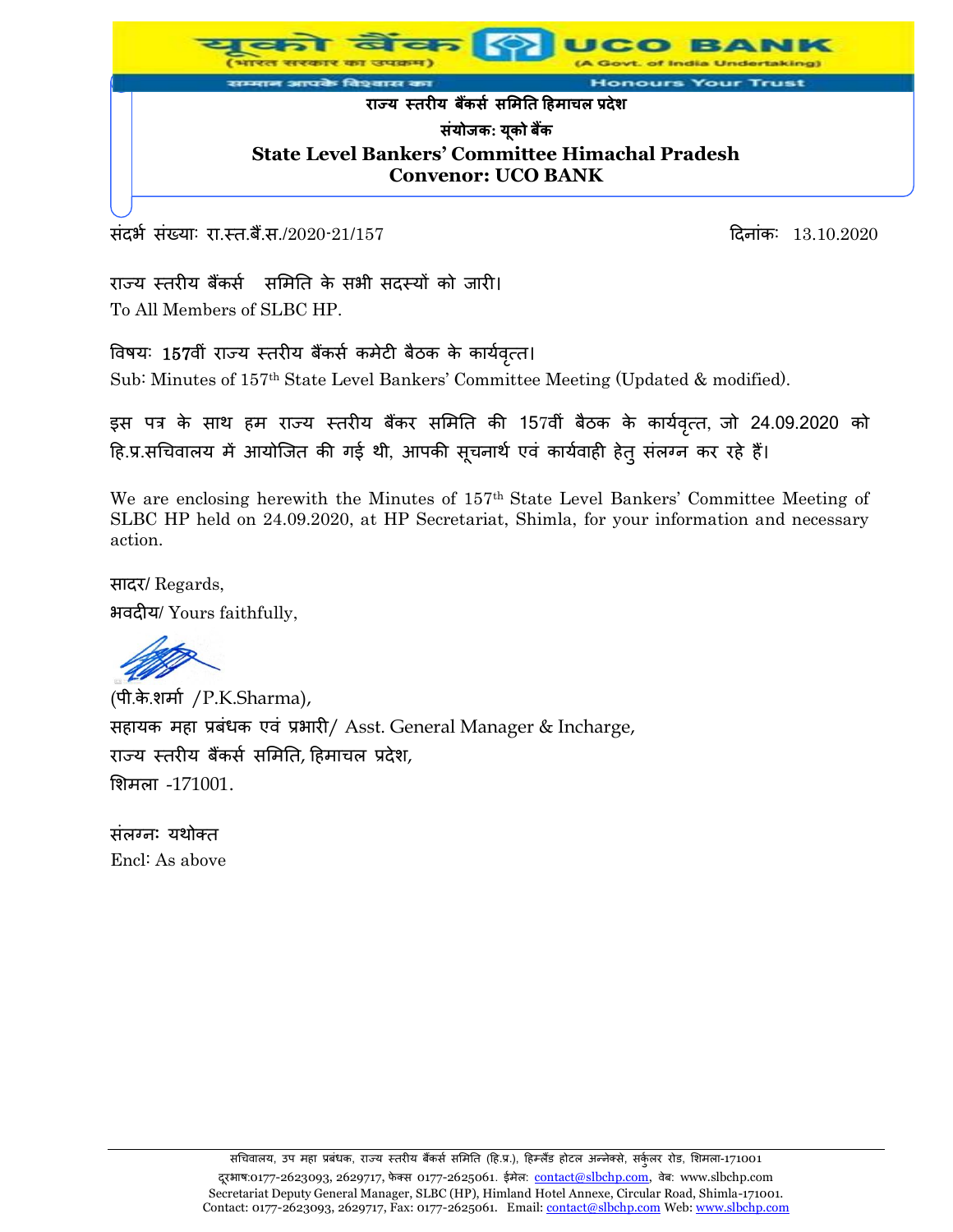

The 157th State Level Bankers' Committee Meeting was held on 24th September, 2020, at 11.30 am at HP Secretariat, Shimla, which was organized through video conferencing and attended personally by few local Representatives of major Banks', RBI, NABARD and State Government **Officials** 

The meeting started with welcome address by Sh.J.N.Kashyap, Deputy General Manager & Convenor SLBC HP. In his opening remarks, he welcomed Executive Director of UCO Bank Mr.Ajay Vyas, Mr.Rajesh Sharma, Special Secretary Finance, Govt. of HP, Shimla, Sh. A.K.Dogra, Deputy Secretary, DFS, New Delhi, Sh. K.C. Anand, General Manager (In-charge), Reserve Bank of India, Sh. D.K.Kapila, Chief General Manager, NABARD, representatives of State Government, Banks and other stake holders.

The text of the welcome address of Mr.Kashyap is given below:

"First of all, I welcome each one of you on this occasion of 157th SLBC meeting of Himachal Pradesh and take this privilege to welcome our all distinguished dignitaries who have joined us in this meeting through VC, wherein we shall be reviewing progress made during the first quarter of Financial Year 2020-21 under Annual Credit Plan with a special focus on the progress made under post COVID19 Schemes. The State Government has also come out with a new Scheme named Interest Subvention on Working Capital Loan Scheme for Hospitality Industry. The Tourism Unit which has paid GST up to Rs.1.00 Crore during the year ending March, 2020 shall be eligible to avail loan up to an amount of Rs.50.00 Lakhs, GST above Rs.1.00 Crore to Rs.3.00 Crores will be eligible for an amount of Rs.75.00 lakhs and GST above Rs.3.00 Crores shall make the Unit eligible for a loan of Rs.1.00 Crore. For Small Registered Units the eligibility shall be Rs.1.5 Lakh per room with maximum ceiling of Rs.15.00 lakhs. The scheme shall remain effective till 31.03.2021 and financial assistance extended under the scheme shall be payable within 4 years. The attractive feature of the scheme is that State Government will provide 50% Interest Subvention for initial two years which shall ease out the stressed hoteliers' during the initial period of low turnover due to COVID19.

Before, I invite our ED Sir to welcome the House and start deliberations on the regular agenda of SLBC, I would like to share with you that this is my last SLBC Meeting and I shall relinquish my office this month. I take the opportunity to extend my heartiest thanks to all of you, the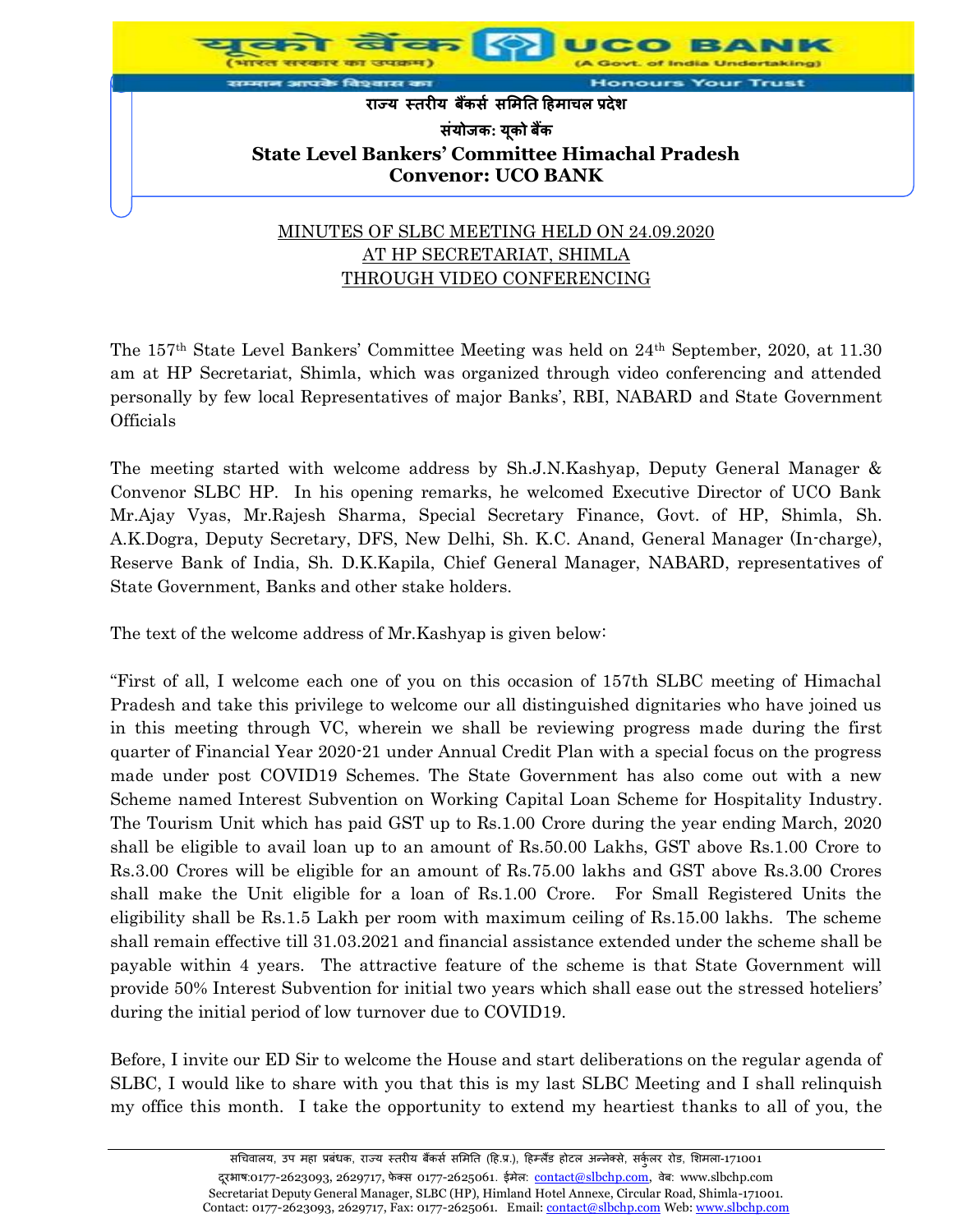

SLBC Members, State and Center Government Officials, RBI, NABARD and all others with whom I have been working together, for everything you've done for me directly and indirectly; it is much appreciated and I shall miss working with you. Your guidance and encouragement have helped me and I have always been so fortunate to have your experience and expertise to rely upon. It has been an honor and a privilege to work with you. I truly appreciate everything you did for me over last two years. Retiring does not mean that I will lose touch. I shall remain connected through electronic modes rather personal visits also, and expect charming messages from you too.

With these words, I once again welcome you and request our ED Sir to welcome the House in this 157th SLBC Meeting of HP State. After that we shall take up the regular agenda points for discussion. Thank you …"

After the welcome address Mr. Kashyap invited Mr. Ajay Vyas, Executive Director, UCO Bank, to address the House with his welcome note, the text of which is given below:

"Respected Sh.Rajesh Sharma ji, Special Secretary Finance, Govt. of HP, Sh.A.K.Dogra, Deputy Secretary, Govt. of India, New Delhi, Sh.K.C.Anand, my colleagues from banking fraternity and insurance sector, first of all I extend warm welcome to all of you on this occasion of SLBC Meeting although all our events and activities are shadowed and eclipsed by corona pandemic but the show must go on. It is almost 6 months over we are passing through this tragic time and traumatic condition. By and large, now it has become a routine to remain in precautionary mode and carry on the normal activities.

Friends, banking system is a vehicle carrying financial logistics and making it available to the last man living at the border line of our country. Although, there have been huge life threats during these past 6 months, yet the Banking warriors have passed through this fire-testing religiously and efficiently, thereby they could provide financial services to every nook and corner of the country. The Government of India announced huge regulatory and financial package of Rs.20.00 Lakh Crores for citizens of this country for rehabilitating and survival of the industrial activities and financial difficulties through this crucial time and the Banks who are Financial Channels involved themselves whole heartedly to make it successful.

The Government of India announced Rs.3.00 lakh Crores package for MSME emergency line of credit, Rs.1500 Crores interest subvention for Mudra Shishu Loan, Rs.20,000 Crores subordinate debt for SME, Rs.1.00 lakh Crore Credit for Agriculture Infrastructure Fund for farmers, Rs.15000 Crores for Animal Husbandry Infrastructure Development Fund, Rs.2.00 lakh Crores concessional credit to 2.50 Crores farmers through Kisan Credit Card, Rs.500 Crores special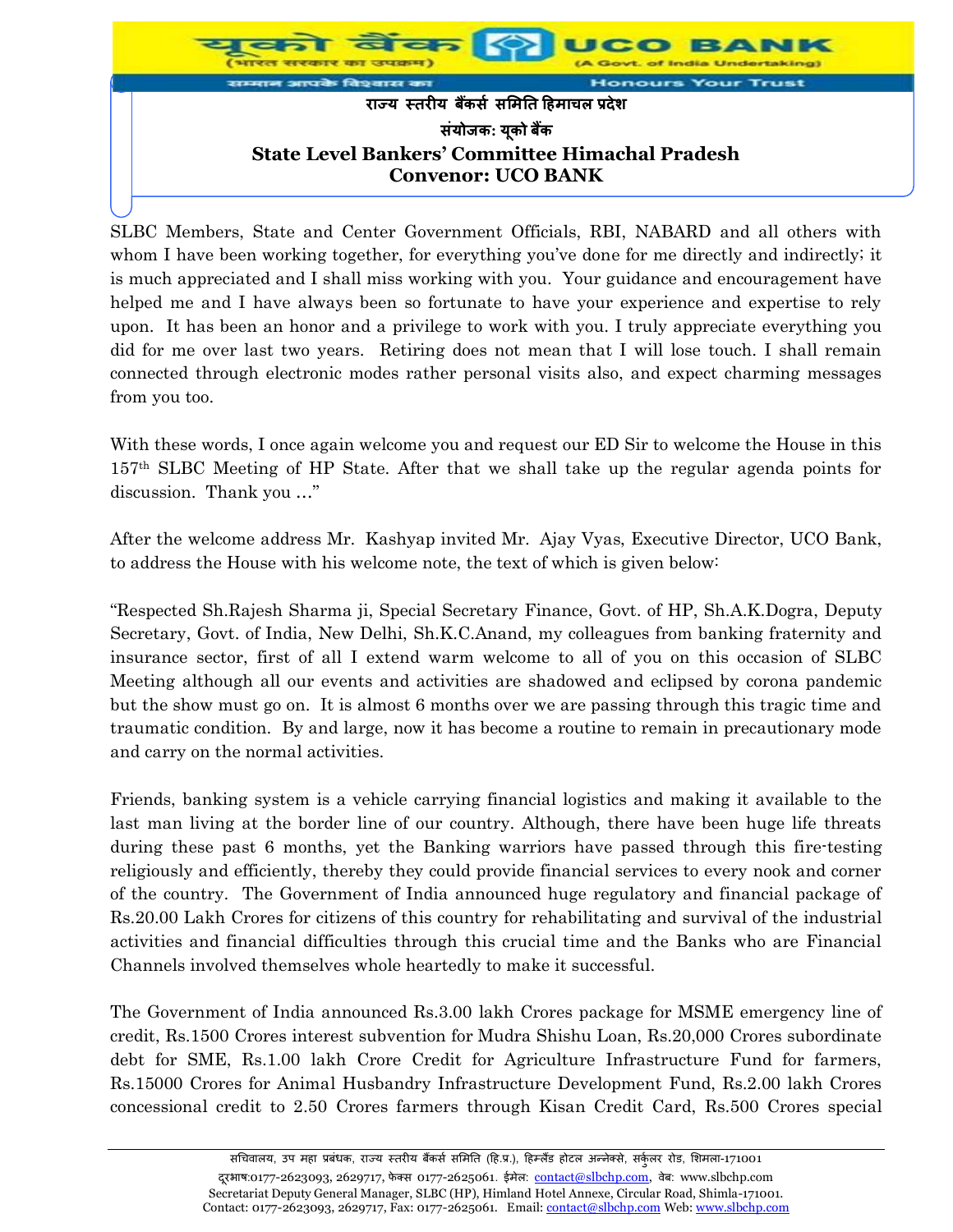

credit facility for Street Vendors, Rs.70,000 crores for Housing Sector; these all schemes have been formed by Govt. of India to take care of the COVID19.

The "COVID 19 Emergency Credit Line" Scheme was formulated by Government of India. Under this scheme, Banks were advised to provide special credit packages up to 10% of sanctioned limit subject to maximum of Rs.50.00 Crores to enable MSMEs to meet various mandatory fixed expenses and exigencies like payment of salary and wages, OD facility to PMJDY account holders for Rs.1000.00 each and Rs.500.00 to all women beneficiaries under Garib Kalyan Yojna, Rs.5000.00 per member to Women SHGs, subject to maximum of Rs.1.00 lakh, the farmers who have been sanctioned KCC limit, an amount equal to 10% of sanctioned limit subject to minimum Rs.10,000.00 and maximum Rs.30,000.00 and the next major relief package through Banks the Guaranteed Emergency Credit Line, an economic relief package for MSMEs under Atam-Nirbhar Bharat, through which hassle free loan up to 20% of outstanding balance as on 29.02.2020, deferment of installments by providing 6 months moratorium etc. were the major packages successfully implemented. Banks have also converted the interest amount to FITL accounts in Cash Credit and facilitating to ease the interest burden accrued during the past 6 months, the time for payment of which is permitted till March, 2021. Progress under all these packages shall be placed before the House for information during the course of main Agenda deliberations. I would also like to mention about the Interest Subvention Scheme for Hospitality Industry launched by HP Government. This is the second scheme after Mukhya Mantri Swavlamban Yojna which is going to be a milestone for the people of this hilly State. I am apprised that Banks have already started picking up the proposals and I am confident that the Banks will put all efforts with full enthusiasm and will route the benefit extended by the Government to hoteliers who are the target group of this scheme and have been affected badly by the COVID19.

Apart from this, the regular performance of the Banks under Annual Credit Plan and other schematic lending during the first quarter of the current financial year has been found satisfactory. Under Priority Sector, Banks have achieved 79.96% of the target by disbursing fresh amount of Rs.4723 Crores during the June quarter. The total outstanding advances have reached to Rs.55505 Crores. Similarly the deposit increased to Rs.135866 Crores, by 6.57% over March, 2020. Recovery performance has also remained good as compared to last quarter. The total NPAs reduced to Rs.3552 Crores from Rs.4013.00 Crores in March.

In the last, I would like to convey and ensure the House on behalf of all banking functionaries of the State that the Banker fraternity is whole heartedly with the State Government to walk hand in hand and shoulder to shoulder in implementation of the relief packages and other Government Schemes. I have full confidence that we shall come out of this drastic situation which the country is facing at present.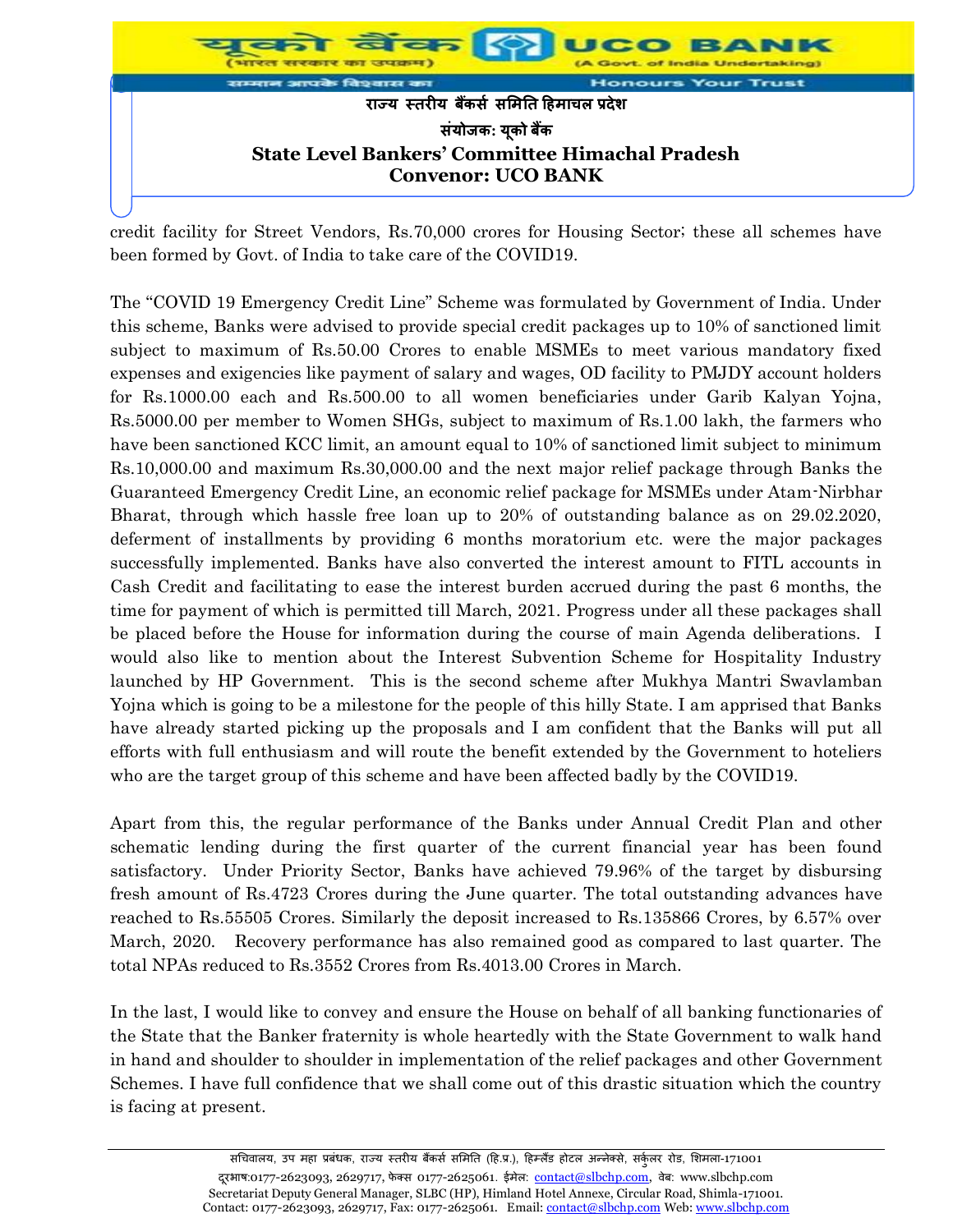

With these words, I convey my heartiest best wishes for your good health, your family members and friends and for this meeting."

After this, Mr.A.K.Dogra, Deputy Secretary, Department of Financial Services, Government of India, New Delhi was requested to address the House, which is given below:

"Respected senior officers from State Government of Himachal Pradesh, Mr.Ajay Vyas, Executive Director, UCO Bank, Colleagues from RBI, NABARD and other Banks; actually we have already given the detail of implementation of the various schemes in HP State. I have 3-4 points which I would like to share with all of you so that we can request the respective agencies and bankers who can take note of these points and make corrective action for improvement.

First of all I have observed that in HP private banks have on 1 BC as compared to 3957 of PSB, RRB and IPPB. How this is possible that the private sector banks do not need BCs to provide banking facilities to the people in rural area. It should be noted and wherever required SLBC should also allot more BC requirement to Private Sector Banks also as only 1 BC as compared to almost 4000 BCs from other Banks, it is not expectable from Private Banks.

As regards Mudra, it is allowed 2% interest subsidy, in the last SLBC meeting I had pointed out that only 6% of the loans are sanctioned under Shishu category whereas as per the scheme it is mandated to be 60%

since the 2% interest subsidy is only to Shishu Loans. We need to work on this so that credit under Shishu loans is increased to they are benefitted.

Third is Stand Up India. During the last quarter it is observed that only one women beneficiary has been granted loan. If we are giving only one loan to women in HP how we shall achieve the target. As per data there are more than 2000 branches are there in the State but have granted only 489 loans so far under this scheme. The progress is so low it needs to improved upon. I request to bankers present in this meeting to look upon

The other issued is regarding achievement under education and housing and ACP. Under Education we have achieved only 4.24%, we do not know how the banks will be able to achieve 100%. We need to look into and State Government also needs to give more focus towards it also so that the collective efforts can improve the figures of education and housing loan.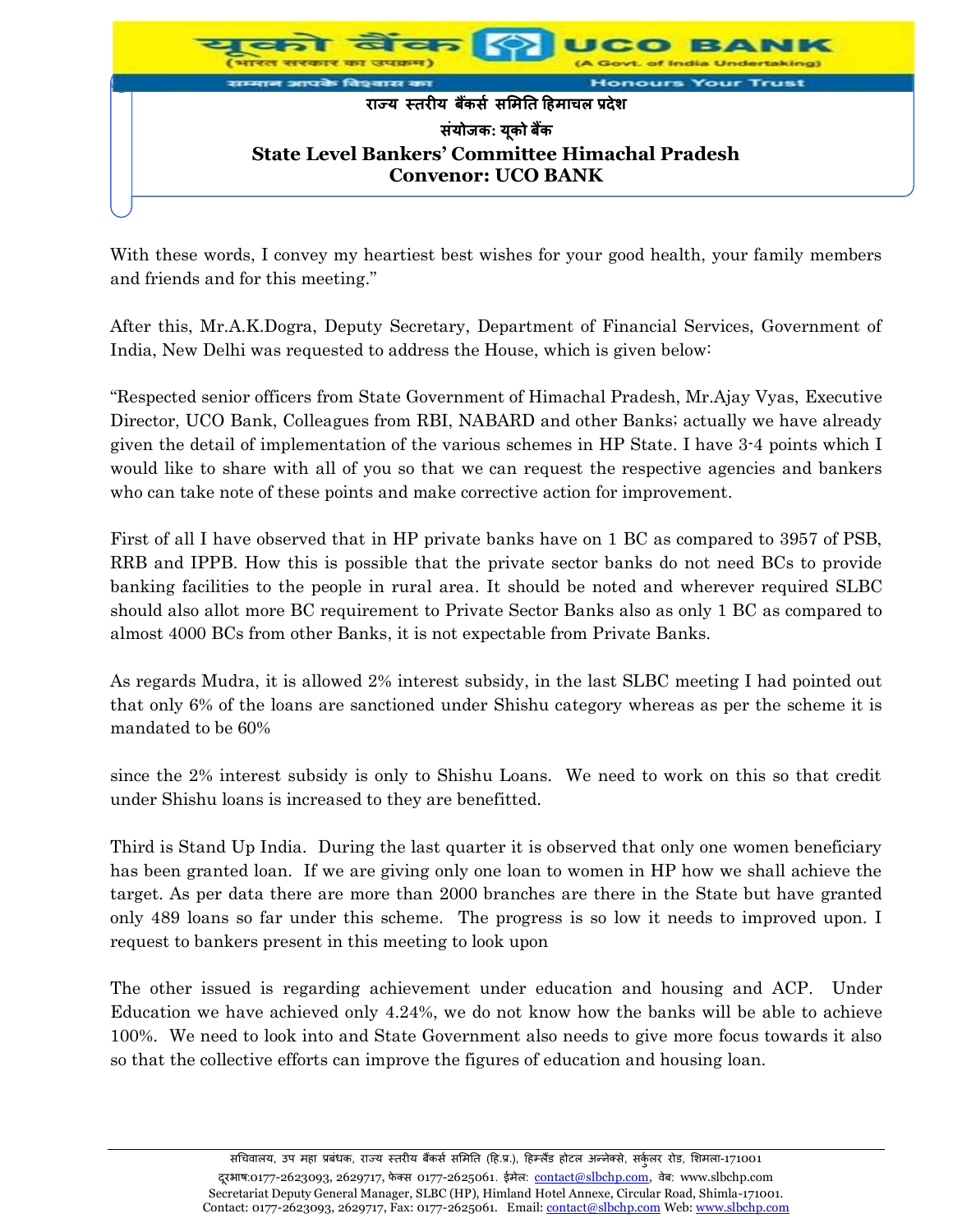

The next issue is regarding unbanked villages in HP. I have been regularly speaking to Mr.Kashyap and Sharma regarding this, I find that still 92 villages are there in HP, out which 65 villages have been allotted to SBI and 14 to UCO Bank. There are 2 or 3 villages given to other Banks. Kindly look into these also. So there is no unbanked village in HP and the people in whole State are provided banking facilities within the radius of 5 kms as per RBI guidelines.

I request banker operating in HP to put all efforts so that overall achievements are made in all sectors.

Thanks a lot."

Mr. Kashyap assured the best performance by Banks in all sectors which Mr.Dogra pointed out. After this, he requested Mr.K.C.Anand, General Manager, Incharge, RBI, Shimla to address the House, the gist of which is given below:

"After due welcome to all participants, the GM, RBI informed the house that the performance of the State with respect to banking parameters had been relatively better than other States in the North Zone. He commended banks on providing uninterrupted customer service to the State populace during Covid-19 pandemic.

While highlighting the recent efforts made by RBI in association with SRLM in spreading awareness about financial literacy and customer rights in the State, he said that the number of complaints received by RBI, Shimla and Banking Ombudsman, Chandigarh during the current year had increased manifold in the State. He advised banks to give prime importance to customer service especially proper guidance of first time borrowers and desired banks to take up Customer Education as a priority at their end. He also advised banks to make available requisite infrastructure in bank branches for customer's to lodge and track complaints. While denouncing coercive practices of certain banks in pressurizing customers to withdraw complaints, he stressed on reducing the turnaround time for complaints as well as loan applications and follow the timelines stipulated in this regard as per BCSBI/board approved policies meticulously.

He also sensitized banks to handle the loan applications under government sponsored schemes more considerately, so that rejection rate in such loan applications are minimized and borrowers can avail of these schemes to further their economic activity. He advised all banks to continuously monitor the pendency position in the loan applications under Government sponsored schemes.

Despite regulatory prescription against obtaining collateral from MSME loans below Rs 10 lakhs and KCC loans below Rs 1.6 lakhs, instances of obtaining collateral security were repeatedly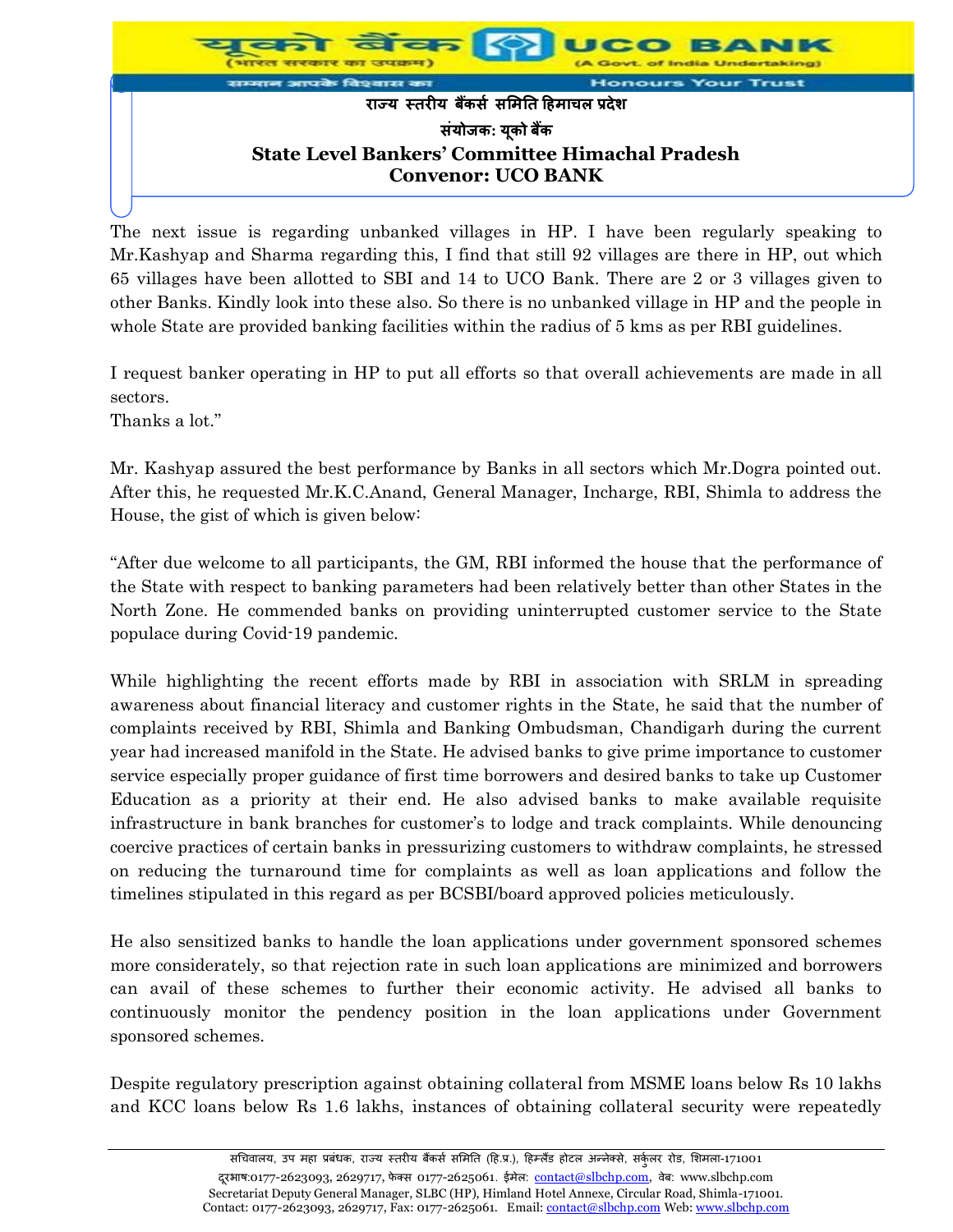

observed in the visits of RBI staff to the bank branches. While the banks assured repeatedly to remove these discrepancies, there was no improvement in the situation. He advised all banks to ensure that such instances are rectified within a period of one month and confirm the same to SLBC.

While expressing concern on the slow progress reported under the Deepening of Digital Payments program in the chosen districts viz. Hamirpur, Solan and Chamba, GM-in-Charge exhorted banks to take up the saturation of customers with digital methods in mission mode in the chosen districts. He also advised the lead banks having responsibility to saturate the districts to take a lead in ensuring coverage of digital methods as the program is being closely monitored at the top level. He expressed his displeasure on the poor performance shown by cooperative banks viz. HPSCB in Chamba, JCCB in Solan and KCCB in Hamirpur and advised them to considerably improve their performance on the parameters being monitored under the program.

He also shared with concern that despite RBI guidelines to allow cash withdrawal at POS terminals, the same had not been operationalised in the State. He desired all banks to explore avenues to start the provision of the facility in the State, as the same can be effectively leveraged to enhance digital payments coverage in the State.

He specifically advised SBI to ensure the appointment of business correspondents in Lahaul & Spiti as per the Sub service area allocated to the bank and desired other banks to give greater focus in ensuring uninterrupted availability of banking facility in the sub service area allocated to them through BCA and branches."

Mr.Kashyap after extending sincere thanks to Mr.Anand, assured that the POS shall be popularized among all the concerned and will give good results in the days to come. He requested Mr. D.K.Kapila, Chief General Manager, NABARD, to address the House, which is given below:

"After due welcome to all dignitaries on the dais and participants from various quarter, CGM, NABARD in his address while complimenting the overall achievement at 92.77% of the target raised concern on the less achievement (only 43.4%) under Agriculture Sector. While focusing on Financial Inclusion efforts, he mentioned NABARD's financial support available to various banks for PoS/mPoS and Micro ATMs, Bank Sakhi Project, FL Camps, VSAT, Financial and Digital Literacy Camps (FDLCs), Support for onboarding to BHIM UPI platform, BHIM Aadhar Pay devices etc. He exhorted the banks to expedite submission of proposal under the scheme. He also informed that a Special Refinance facility is now available from NABARD for Watershed/ TDF areas as also under Micro Food Processing sector. While mentioning that Subvention was available under AIF and AHIDF he reiterated that ACABC Scheme, NLM and New AMIGS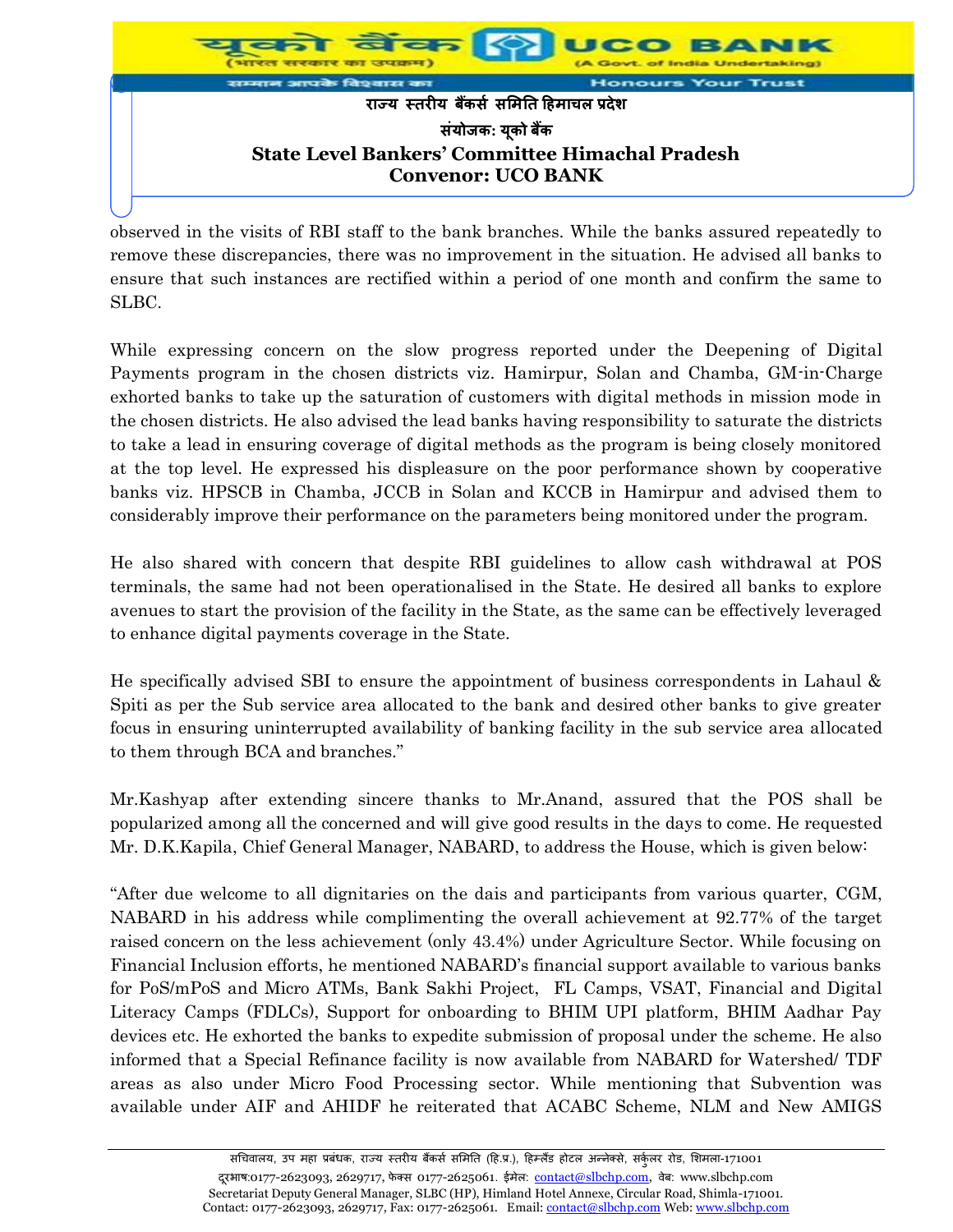

Schemes are continuing during the current year 2020-21. He focused upon financing for Sorting and grading units, cold chains, Logistics facilities, primary processing centers etc. under New AMIGS Scheme.

CGM NABARD stressed upon that the Second Phase of KCC saturation has been started since June 01, 2020 wherein GoI has focused on coverage of 2.5 crore farmers engaged in Animal Husbandry and Fisheries across the country. Banks may ensure timely disposal of KCC applications within 14 days as per the GoI guidelines. The banks are also requested to reduce the pendency related to the application received from Milk unions and CSCs. In this context the DAC & FW had been requesting State Govt. to organize camps village wise, bank wise to facilitate farmers in completing KCC application. The major purpose behind the scheme is to bring all the farmers under the fold of KCC. In the case of farmers who have bank account but don't have KCC should preferably be issued KCC in the bank in which they hold an account. While raising concern at the huge gap in credit linkage with only 48% credit linked out of 14254 SHGs digitized in all 6 EShakti districts of HP CGM, NABARD requested the bankers to finance all the eligible SHGs with adequate quantum of loans. While mentioning that NABARD has promoted 98 FPOs across the state, covering 14000 farmers, with grant assistance of Rs.10.00 crore he informed that a Krishi Kosh has been created with the help of Govt. of HP to help out the FPOs avail financial assistance as per their eligibility. We shall collectively explore with Banks the strategy to enhance the sanction and disbursement of loans. He also mentioned that under Climate Change related initiatives NABARD is implementing a project in District Sirmour for Climate Smart agriculture, with grant assistance of Rs.20.00 crore. The project is being implemented in collaboration with Department of Environment, Science and Technology (DEST), GoHP. The project will cover 30000 beneficiaries across 03 blocks of the district.

Mr.Kashyap thanked Mr.Kapila for sharing the information on various schemes launched by NABARD. He further invited Mr.P.K.Sharma, AGM & Incharge SLBC to place the regular Agenda before the House.

## Discussion on Agenda Items

Mr. P.K. Sharma, AGM In charge, SLBC informed the House that agenda papers have been placed before the participants and the point-wise agenda issues are being taken up for deliberations by Power Point presentation. The agenda for the 157th meeting was discussed at length in the 7<sup>th</sup> Steering Committee held on 03.09.2020. The proceedings of the meeting placed hereunder for record and further necessary action by stakeholders.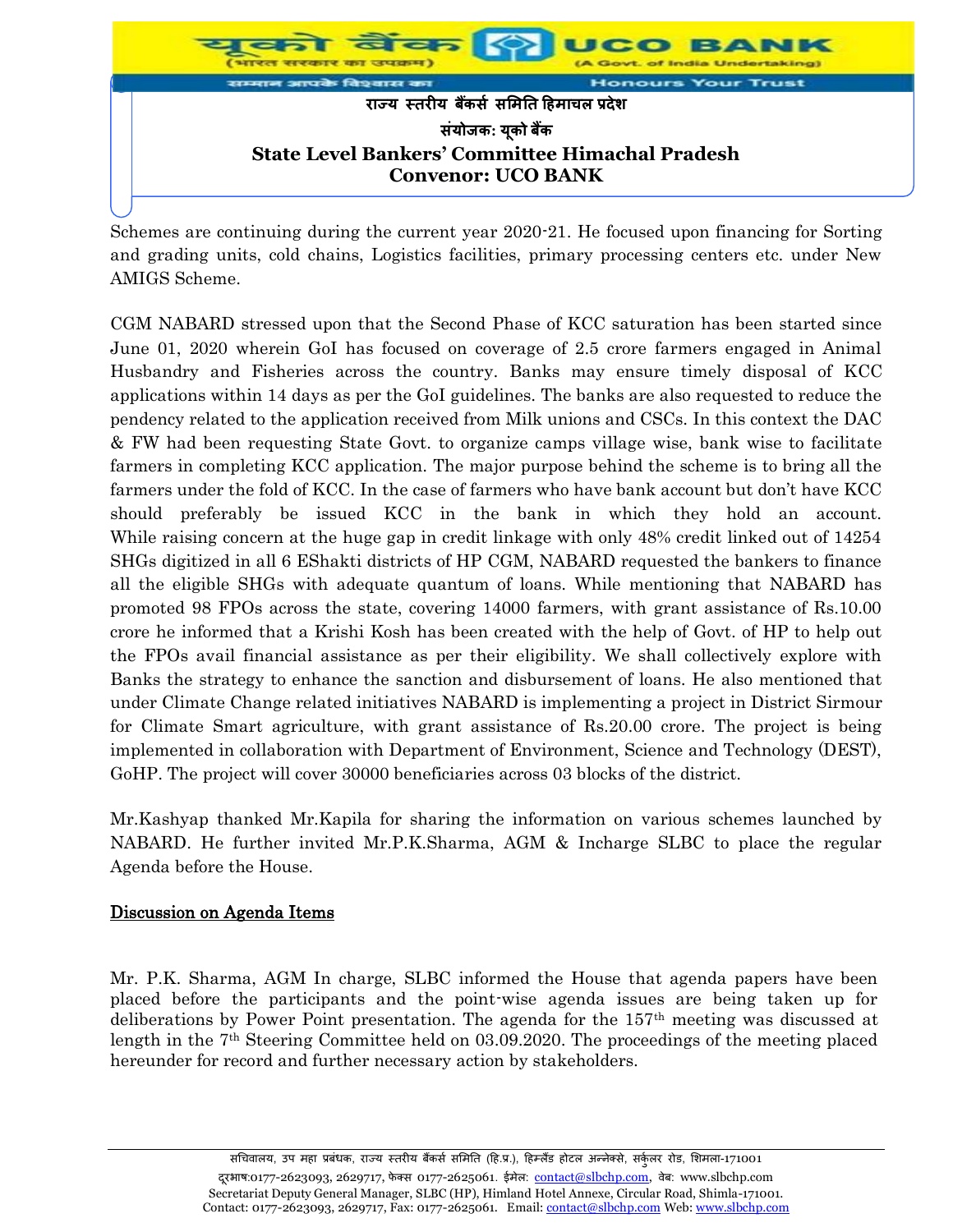

## AGENDA ITEM NO.-1

## CONFIRMATION OF MINUTES OF THE LAST SLBC MEETING HELD :

The Minutes of 156th State Level Bankers' Committee Meeting held on 24.06.2020 were circulated by the Convener Bank to all SLBC members vide its letter No. DGM/SLBC/2020- 21/156 dated

Since no comments were received from any quarter, the minutes of the 156th quarterly review meeting for quarter ended March, 2020 stands confirmed and adopted.

The House adopts and confirms the minutes of 156th State Level Bankers' Committee Meeting.

#### AGENDA ITEM NO. 1.1.

#### SUB-COMMITTEE ON BC MODEL:

The BC Model Paper was finalized and compiled by the sub-committee. RBI suggested that the compiled model should be sent to the Member Banks operating in the State for getting it approved by their respective Head Offices. AGM & In-charge, SLBC, HP apprised the house that matter was discussed in Steering Committee Meeting on 03.09.2020 wherein Member Banks were advised to submit the conclusive reply on approval of aforesaid model to SLBC latest by 15.09.2020. Still majority of Banks are yet to seek necessary approval from their respective boards on the same.

Special Secretary, Finance advised Banks to expedite the matter and obtain necessary approval from their boards latest by 31.10.2020.

#### (Action Point: Member Banks to obtain approval within allotted deadline).

#### AGENDA ITEM NO. 1.2.

## APPOINTMENT OF FLC IN LAHAUL & SPITI BY STATE BANK OF INDIA:

During the  $7<sup>th</sup>$  Steering Committee, GM RBI took the strong note of non – appointment of FLC in Lahaul & Spiti. Issue has been deliberated at length in previous SLBC meetings but appointment of FLCs is yet to be made. Replying on the issue, DGM, SBI informed that Bank has published the advertisement in newspapers inviting the applications for recruitment of FLCs.

In continuation of the deliberations, a pending issue of appointment of BCs was also mentioned by GM, RBI. He suggested that considering the topography of district, norms for appointment of BC should be relaxed for Lahaul and Spiti. In order to attract maximum applications, DGM, SBI assured that Bank will open the applications for retirees also. He further apprised the house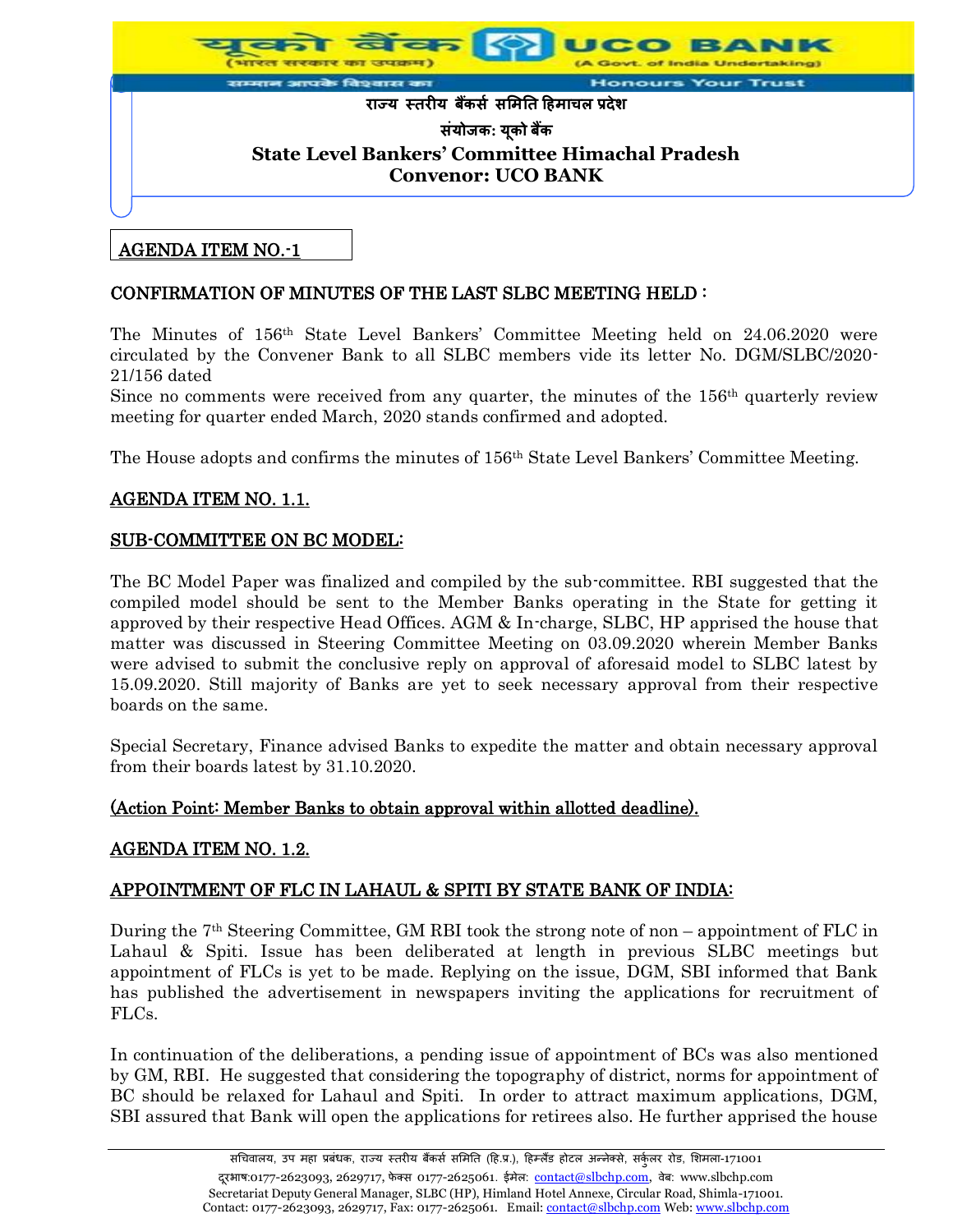

that SBI will appoint 4 new BCs by 30.09.2020 at Lahaul and Spiti. GM, RBI advised that SBI should close the issue before next SLBC.

## (Action Point: State Bank of India for appointment of BC at Lahaul and Spiti)

## AGENDA ITEM NO. 1.3.

#### REVAMPING OF SLBC WEBSITE:

Issue of Revamping of SLBC website is still pending as majority of Member Banks are still to develop a standardized system for data flow. As on 22.09.2020, only 5 PSB (BOB, CBI, PNB, UCO and SBI) and 6 Private Sector HDFC, INDUSIND, J&K Bank, RBL, Yes Bank, AU Small Finance Bank have uploaded the data on new website. Special Secretary, Finance enjoined Banks to complete the task immediately. GM, RBI advised Banks to complete the revamping work positively by 30.09.2020 so that from next quarter onward data uploading can be done through new website. AGM & In-charge, SLBC urged Member Banks to conclude the task within allotted deadline.

#### (Action Point: Member Banks to complete the revamping task within given timeline)

## AGENDA ITEM NO. 1.4.

## APPOINTMENT OF BC IN SUB-SERVICE AREA:

Considering the role of BCs in ensuring the Financial Inclusion in the State, RBI has advised to review the BC performance in accordance to the Sub-service area allocation. AGM & In-charge, SLBC informed that RBI has suggested a format to collect the information from all Banks and the same will be circulated by SLBC to all Member Banks. He urged Banks to submit the information in prescribed format from next quarter onwards. Deputy Secretary, DFS, Govt. of India expressed his concern over non deployment of BCs by Private sector Banks. He further added that only one Private Bank i.e. Axis Bank has reported the figure under BC data. He advised SLBC to allot unBanked locations to private Banks along with Public Sector Banks. Representative from HDFC told the house that their Bank has recently implemented BC model in Himachal Pradesh but due to rapid impact of Corona Pandemic in quarter one BCs remained inactive. He further informed the House that HDFC has already deployed more than 350 BCs in Himachal Pradesh and information will be updated with SLBC from next quarter onwards. Special Secretary, Finance advised Banks to update the information on SLBC portal on proper manner so that same can be reflected in performance. Deputy Secretary, DFS briefed that recently MOS, Finance, Sh. Anurag Thakur had a meeting with him wherein he categorically requested DFS to check into the unBanked area in Himachal Pradesh. Furthermore, he adjured SLBC to share complete details of 92 villages which are identified as unBanked by DFS so that same can be shared with MOS, Finance. AGM & In-charge, SLBC, HP assured that SLBC will provide the aforesaid information at an earliest.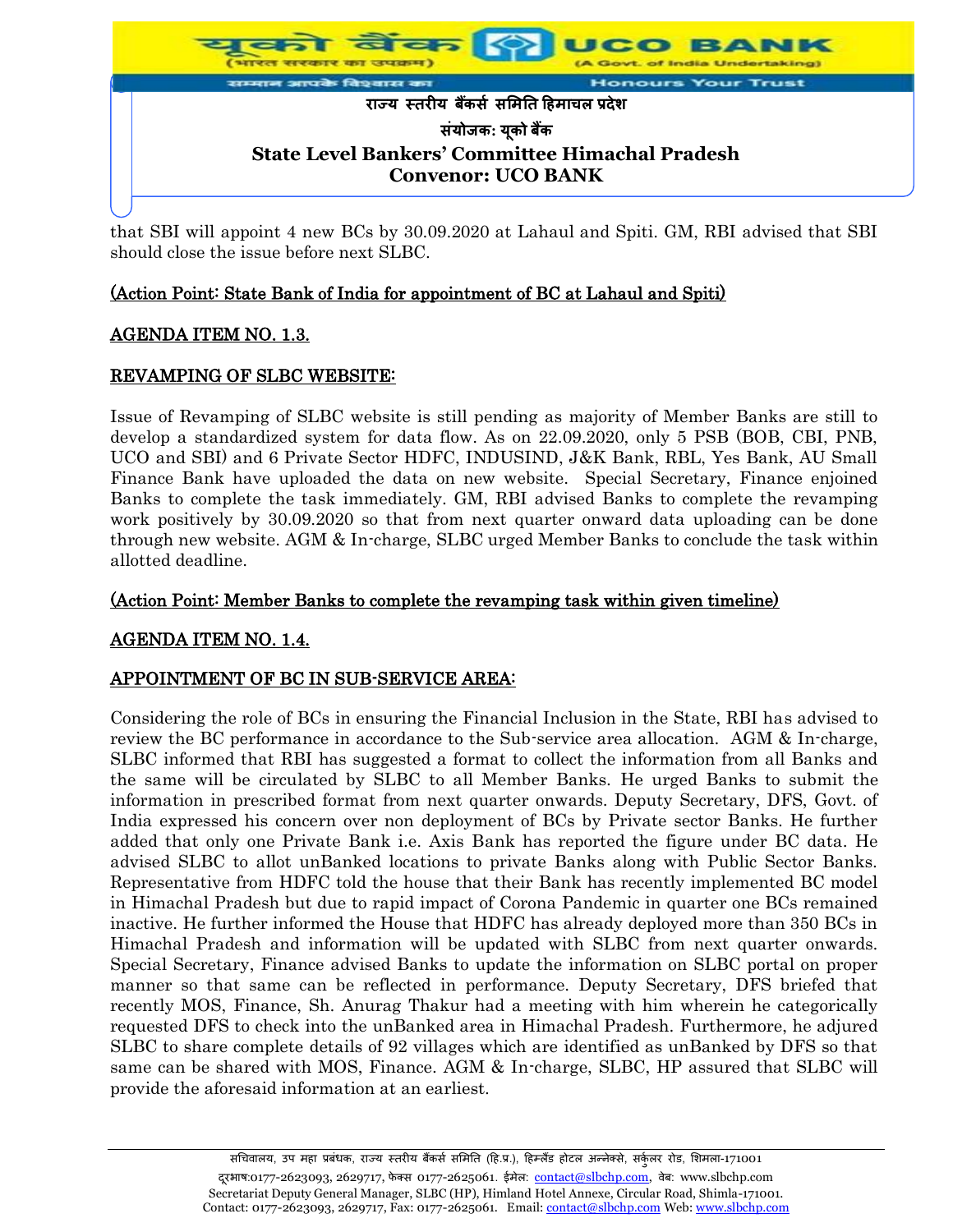

# AGENDA ITEM NO. 1.7

## NEW ATR ISSUES-FOR DELIBERATION:

AGM & In charge, SLBC apprised the house that Agriculture Insurance Company has refunded the Add-on Premium which was remitted to AIC on 03.01.2020 by UCO Bank Anti and HP State Coop Bank Jubbal for Apple Crop covering the loss due hail storm. The concerned Insurance Company did not objected on receipt of add on cover premium but when the claim was raised they the premium was refunded by Insurance Company on 29.05.2020 (after 5 months) citing the reasons that hard copies of documents were not received in respect of Add-on coverage. The issue has been already deliberated on various levels but still unresolved. AGM & In-charge SLBC informed the House that matter was also discussed during weekly VC meeting of Ministry of Agriculture, Govt. of India wherein it was advised by Agriculture Ministry that SLBC must place the issue before State Government's Horticulture Department. He further added that the same was put forward before Horticulture Department and recently assessment of loss due to hailstorm was done by HDO, Jubbal, in July, 2020. All the required documents have been submitted by beneficiary farmers to HDO Jubbal in second week of September, 2020. Mr. P.K. Sharma, AGM & In-charge, SLBC requested representative from Horticulture Department to update about the latest status on the issue. Special Secretary, Finance advised that this issue should be resolved through special meeting with Insurance Company and Horticulture department. Nobody was present from Agriculture Insurance Company during the meeting.

(Action Point: SLBC/AIC/Horticulture Department to resolve the issue through conducting a meeting.)

## AGENDA ITEM NO. 1.8

## NEW ATR ISSUES-FOR DELIBERATION:

CROPPING PATTERN IN FARM SECTOR IN HP STATE: AGM & In-charge, SLBC, informed that it is mandatory and within the directions of RBI to approve the Cropping Pattern prevailing in a State by SLBC so that it is followed as a direction by the Banks while dealing with asset classification under prudential norms. The issue was placed before the Steering Committee Meeting held on 03.09.2020, wherein the position of cropping pattern received from Directorate of Agriculture and Horticulture was placed for information, deliberation and approval of the House. It was decided to place the same for approval before general House of SLBC.

The cropping pattern as advised by Directorate of Agriculture and Horticulture was placed before SLBC general house and was approved. The Banks shall follow the same while dealing with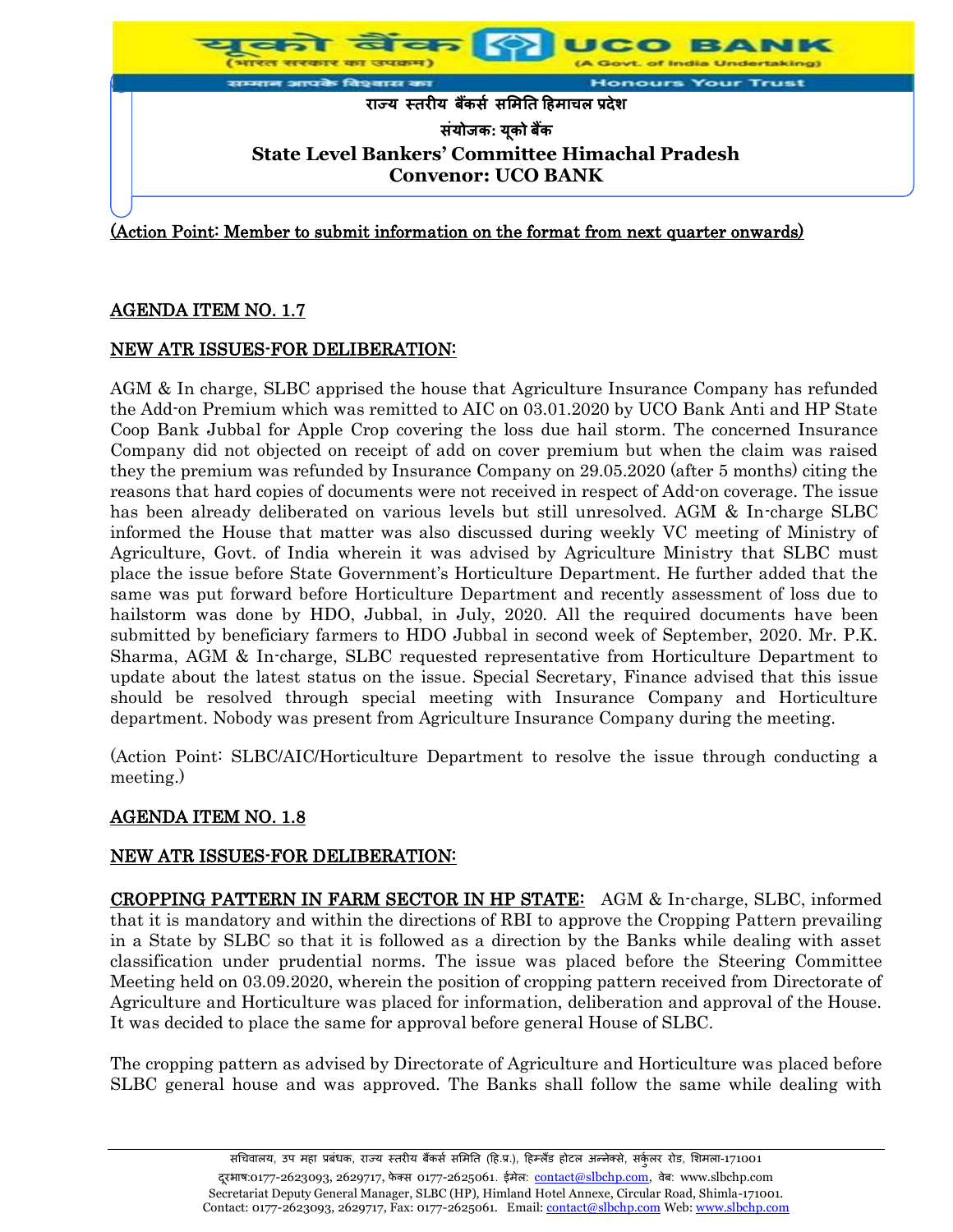

asset classification and provisioning under the prudential norms set by RBI. The detail of cropping pattern was attached as Annexure at the end of Agenda Papers.

# (ACTION: ALL BANKS OPERATING IN HP STATE FOR FUTURE COMPLIANCE)

## AGENDA ITEM NO.-2

#### Agenda 2.1.: Self Reliant India Movement Atmanirbhar Bharat Abhiyan

The outbreak of COVID-19 globally has badly impacted the economy and has hampered the Banking activities as well. In spite of the hardships being faced by the Bankers' community, the relief packages and schemes being announced by the Centre as well as State Government are being implemented whole-heartedly. The progress under the Scheme is being continuously monitored and was presented in the House.

#### Progress under Instant Credit to MSMEs and GECL

During the period from 1<sup>st</sup> April, 2020 to 14<sup>th</sup> September, 2020, instant credit under MSME was provided to 17446 beneficiaries amounting to Rs. 358.75 Crore. Also, under GECL scheme, 46086 customers were benefitted and amount of Rs. 881.66 crores was financed. DGM & Convener, SLBC urged Member Banks to expedite the sanctions under the scheme so that benefit of the same can be imparted to maximum eligible customers.

#### (Action Point: Member Banks to ensure maximum sanctions under the scheme)

## AGENDA ITEM NO. 2.3.: PM KISAN SAMMAN NIDHI YOJANA- KCC SATURATION:

AGM & In charge, SLBC, HP informed the House that  $2<sup>nd</sup>$  Installment of PM Kisan Samman Nidhi was credited in the accounts of 9.09 lakh farmers amounting to Rs.182 crores. Special Secretary, Finance pointed out that there is a difference between total no. of beneficiaries and total no. of farmers. He urged Land record department to clarify on the issue. Representative from Land Records Department informed that as per latest data there are 910189 beneficiaries under PM Samman Nidhi whereas total number of farmers as per the record available with Land Record is 946905. AGM & In-charge, SLBC requested Land Record Department to provide the Bank wise detail of beneficiaries to SLBC so that reconciliation of the gap between data reported manually by the Bank and data fetched from PMFBY portal can be done. Responding to the same, Land Record Department informed that they do not have Bank wise detail but district wise beneficiary details are available with the department and the same will be shared with SLBC. General Manager, PNB apprised the house that their Bank being a Nodal Bank for PM Kisan in the State is having Bank wise consolidated data on the scheme and same will be provided to SLBC.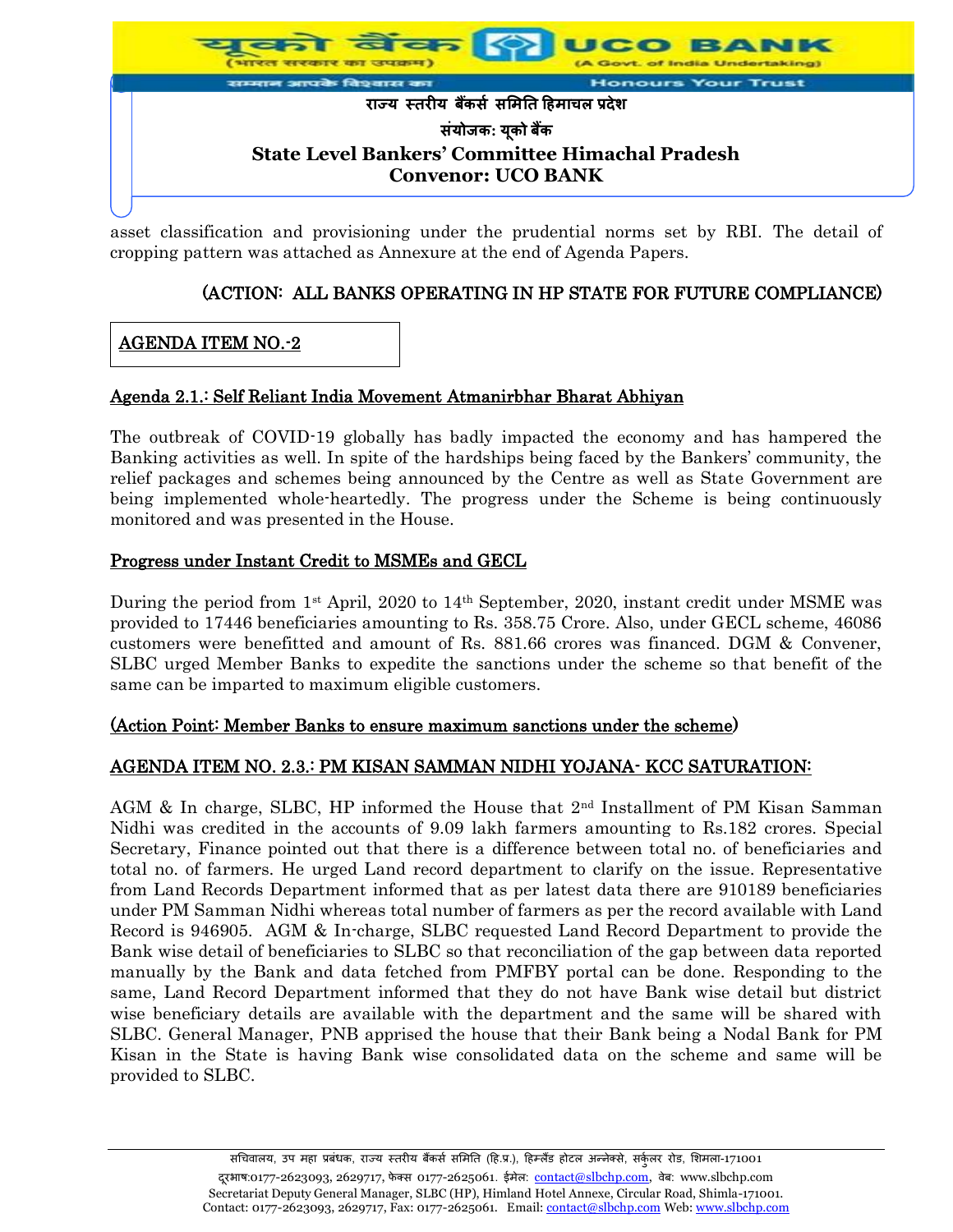

Talking on the issue of saturation of PM Kisan beneficiaries under KCC, CGM, NABARD said that Ministry of Agriculture is regularly monitoring the progress under the scheme. He further elaborated that still nearly 4 Lakh PM Kisan beneficiaries are yet to be brought under the fold of KCC. He insisted upon Banks to narrow this gap by expedite financing to aforesaid beneficiaries. In addition, SLBC, NABARD, Agriculture, Rural Development department and Land Record department will have to play proactive role in ensuring maximum saturation.

AGM & In-charge, SLBC informed that there is huge variation in KCC saturation data uploaded on the PMFBY portal in comparison to data reported manually by the Banks to SLBC. He urged Banks to update the PMFBY portal on regular basis so that problem of mismatching of data can be eliminated.

CGM, NABARD suggested that issue pertaining to KCC Saturation has to be examined properly by the means of convening meeting on the issue. Special Secretary, Finance advised to monitoring the performance on regular basis and in addition issue shall be discussed at DLCC level as well.

AGM & In-charge, SLBC informed the house that they have received the complaint from Animal Husbandry Department that some of the Member Banks are adding stipulations while financing under KCC which are not required as per the guidelines. Field Functionaries of AH Department have complained that some branches of HPSCB and HPGB are turning down the proposals saying that they have not received any guidelines regarding Financing under the scheme whereas all the guidelines related to the KCC Saturation schemes are duly circulated to all the Banks and LDMs.

General Manager, RBI enjoined that issue related to KCC Saturation has to be settled within specific time period. GM, Punjab National Bank suggested that PM Kisan beneficiaries which are yet to be brought under the fold of KCC, their applications must be filled up at Panchayat Level with the help of local Panchayat representatives. Department of Panchayati Raj can assist in the matter. Special Secretary, Finance assured that State Government will provide all the desired support to ensure speedy saturation under KCC.

#### (Action Point: Land Record, PNB, Member Banks, SLBC, NABARD, State Government and LDMs)

## AGENDA 2.4: MUKHYA MANTRI SWAVLAMBHAN YOJANA-(MMSY):

AGM & In-charge, SLBC placed before house the latest position on MMSY. As on 31.08.2020, Banks have sanctioned 1192 cases whereas 657 cases are still lying pending with the Member Banks. As many as 1774 cases are rejected by the Banks till 31.08.2020. He further elaborated that still cases pertaining to 2018-19 and 2019-20 are pending with the Banks for disposal. He urged Banks to dispose of these on utmost priority positively by 31.10.2020.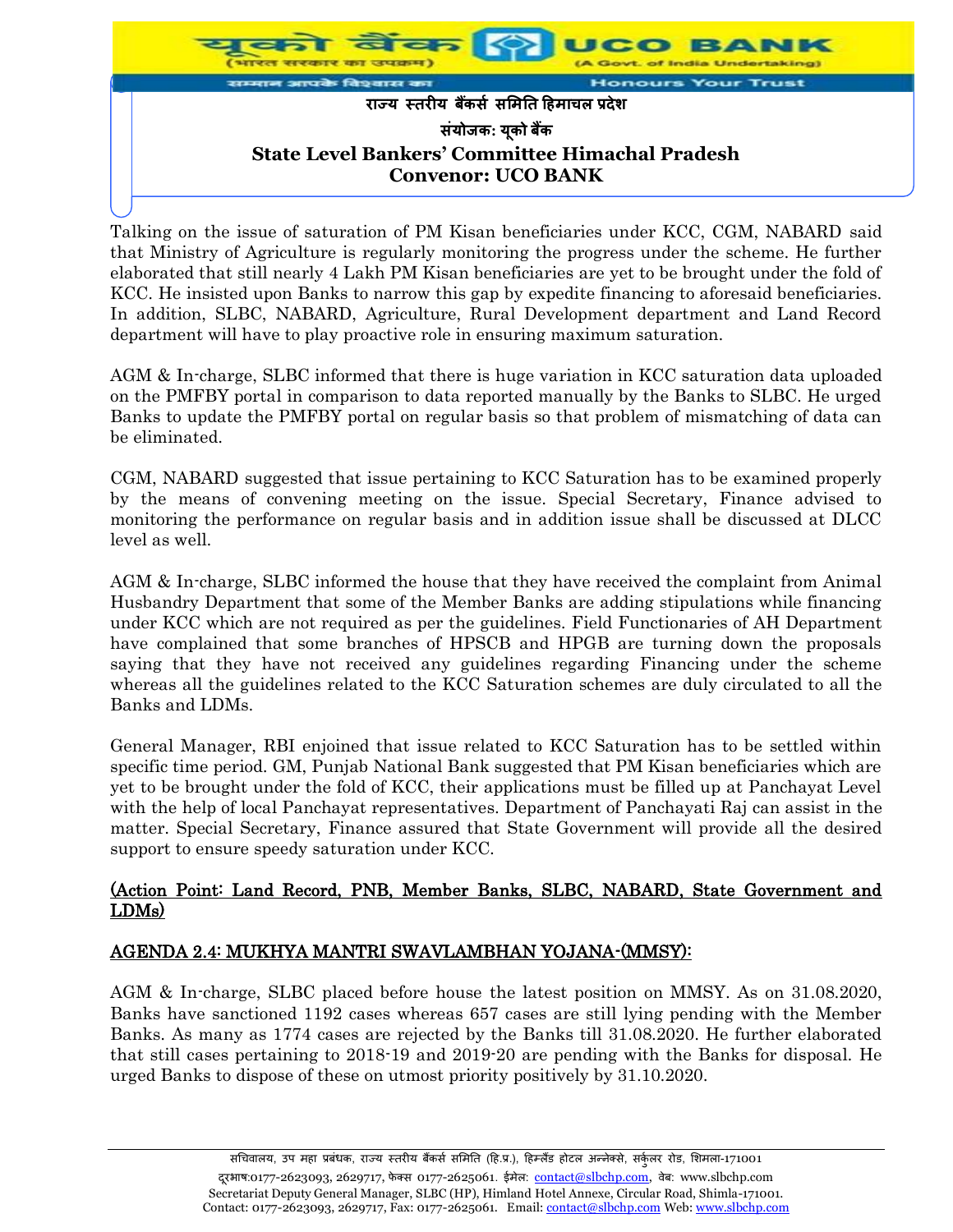

He informed the House that Industries Department has already launched a portal for MMSY on 05.09.2020 and user credentials for branches have been circulated by SLBC to all the Member Banks. User Credentials for SLBC, LDMs and Admin Office of Banks are still to be created and SLBC has requested the department for creation of the same.

Deputy Director, Industries apprised the house that MMSY portal has been made functional on the pattern of PMEGP. He requested Banks to meticulously go through the portal and let the department know about the functionality of the same so that necessary modifications can be made, if any. He hoped that portal will assist in mitigating the problem related to mismatch of data pertaining to MMSY.

Talking on the issue of rejection of cases, Deputy Director, Industries raised the issue that some Banks are rejecting the cases after giving in-principle sanction. While quoting the examples, he said that SBI Bilaspur and two branches of HP Gramin Bank have rejected the proposals after giving in-principle sanction. He urged Banks to duly scrutinize the proposal before sanctioning the proposal and such aforementioned instances should not be repeated. DGM & Convener SLBC assured on behalf of Banks said that since the portal is live now, so all the applications will be either sanctioned or rejected as per merit in the time bound manner. AGM and In-charge, SLBC enjoined Deputy Director, Industries to direct their GMs at district level to hold review meeting on monthly basis in coordination with Lead district Managers.

Special Secretary, Finance expressed his concern over high rejection rate under the scheme. Considering the economic contraction, he urged Bankers to meticulously scan proposal and rejection to be done on legitimate grounds. AGM & In-charge, SLBC, HP said that since the portal is live now and provision has been incorporated in portal to scrutinize the proposal in time bound manner. It will assist in eliminating the problem of rejection which is being done on flimsy ground and in addition there is a time limit to sanction or reject the case.

#### (Action point: Banks to dispose cases in time bound manner/GM DIC to hold review at district level on monthly basis in coordination with LDMs)

# AGENDA 2.5.2 NULM/PRADHAN MANTRI SVA-NIDHI YOJNA:

Progress made under NULM & PM SVA-NIDHI Yojana was deliberated during the meeting. AGM & In-charge, SLBC informed the house that as on 18.09.2020, Banks have sanctioned 598 cases out of them 158 cases has been disbursed whereas 471 cases are lying pending for sanction. There are 200 such cases which are lying in open Market Place (not picked by any Bank branch). He further apprised that it has been decided in a meeting with NULM department that cases lying in open Market Place will be distributed by the LDMs among Banks under their respective jurisdiction. In-charge, SLBC requested Member Banks to narrow down the number of pending cases in expedite manner and cases should be disbursed latest within 3 days of sanctioning.

Director, NULM showed his concern over pending cases under SVA-NIDHI Yojana. He informed the house that Dharamshala has been identified one of cities among 124 others which are to be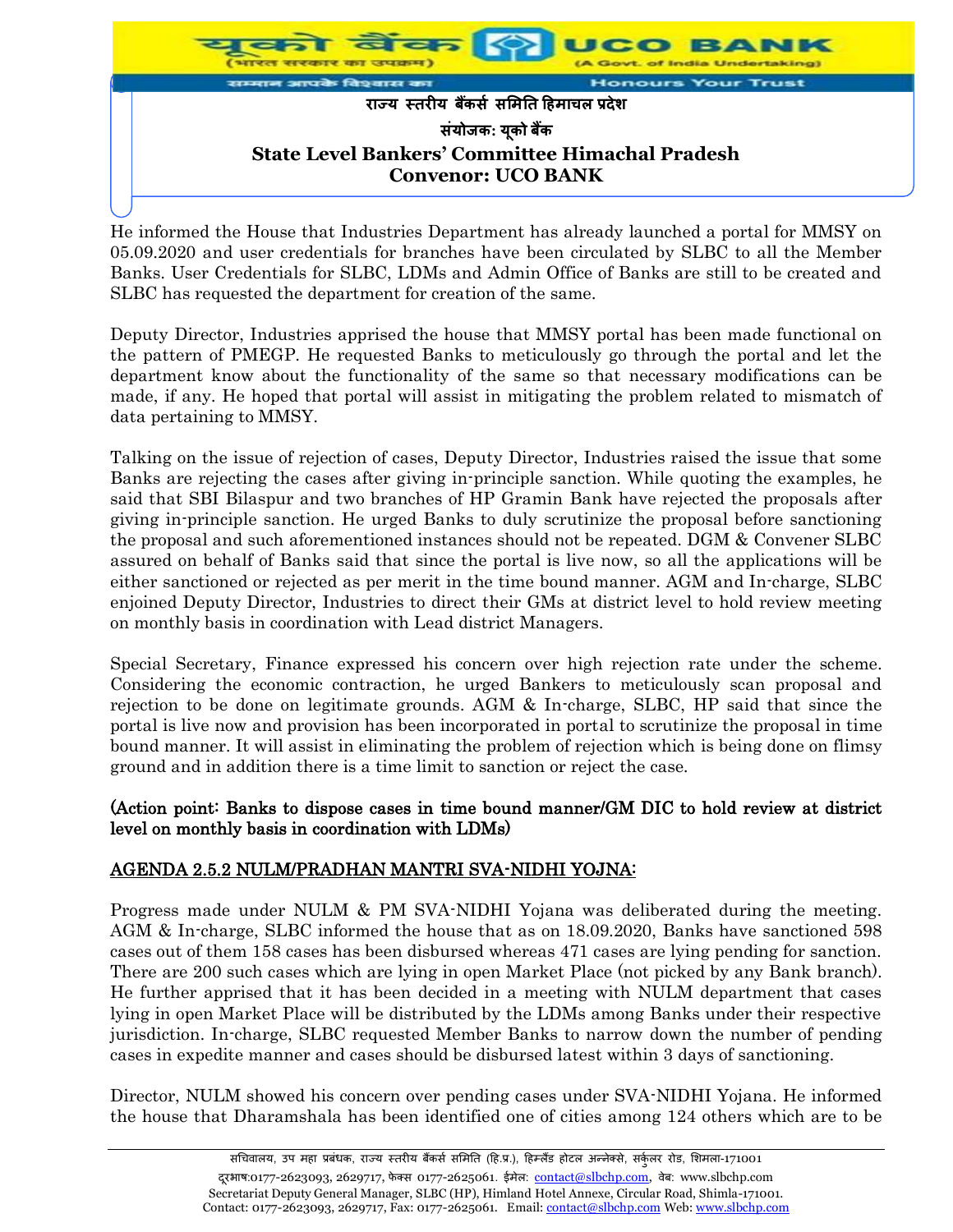

completely saturated under the scheme by 30.09.2020 but still 64 cases are lying pending for disposal. He urged Banks to scrupulously focus on Dharamshala to ensure saturation within stipulated timeline. Pointing about the low disbursement rate under the scheme, he said that in comparison to no. of sanctions, disbursements are on very low side. Whereas Ministry of Housing and Urban Affairs has categorically mentioned that disbursement should be made immediately after generation of QR code and the process for the same has been already circulated to the Banks and LDMs. He further added that the scheme is being reviewed at PMO level so it is imperative to adhere to the guidelines of the scheme.

## (Action Point: Member Banks to ensure expedite sanctioning and disbursement of cases)

## AGENDA 2.5.3: PRIME MINISTER EMPLOYMENT GENERATION PROGRAMME (PMEGP):

Convenor Bank placed the position under the PMEGP scheme for deliberation before the house. AGM & In-charge, SLBC informed the house that as on 19.09.2020, 575 cases are lying pending with the Member Banks. He requested Banks to dispose of the cases in immediate manner and ensure that pendency should remain at bare minimum.

Deputy Director, KVIC informed that target of 36 crore has been allotted under the scheme for this Financial Year but hitherto, Banks have only achieved 20% of targets. He showed his concern over pending cases which are majorly lying with Punjab National Bank, Kangra Central Cooperative Bank, State Bank of India and UCO Bank and these Banks account for almost 70% of pending cases. He requested these Banks to sanction maximum cases out of these pending cases which will definitely assist in achievement of target allotted for Financial Year 2020-21. Speaking on the modifications made in PMEGP scheme, Deputy Director, Industries said that Government of India has liberalized the scheme with a view to boost financing under the scheme. Following modifications has been incorporated:

- District Task Force Committee has been removed to increase the achievement under the scheme.
- Government is also providing exemption regarding EDP training till 30.09.2020. It is assisting in disbursement of cases in relatively shorter time.

He requested Member Banks to expedite the sanctioning under the scheme and ensure achievement of targets this FY like Banks have done in last two Financial Years. DGM & Convenor, SLBC, on behalf of Bankers assured PMEGP department that on the lines of previous years, this year also target under the scheme will be achieved.

#### (Action Point: Banks to increase the pace of sanctions under the scheme and bring down the pendency to bare minimum)

## AGENDA 2.5.5: SCHEME FOR INTEREST SUBVENTION ON WORKING CAPITAL LOAN FOR HOSPITALITY INDUSTRY: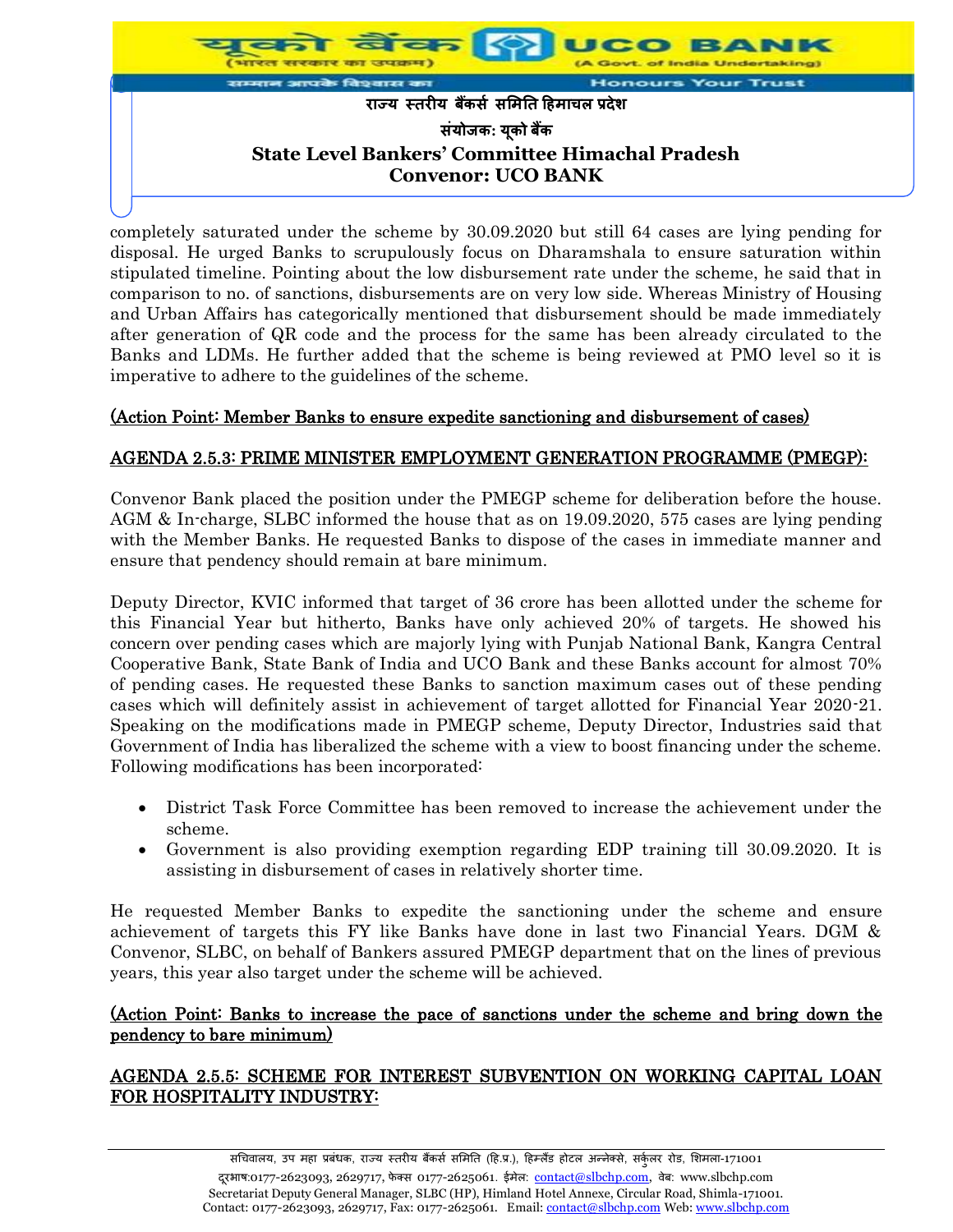

AGM & In-charge, SLBC apprised the house that Department of Tourism, Government of HP has recently launched a Interest Subvention Scheme to provide support to Hotel Industry which has been adversely affected during this Pandemic. Details of the scheme have been circulated to all the Banks and LDMs and the same is available on the website of Tourism Department. He requested Banks to sanction maximum cases so that much required assistance could be extended to hoteliers in the state.

Chairman, HP Gramin Bank raised the issue of non financing by their Bank under the scheme. He further elaborated that only commercial Banks are allowed to finance under the scheme whereas RRBs are not categorized as Commercial Bank. AGM & In-charge apprised that the matter was taken up with Tourism Department according to them scheme is open to all the Banks for financing. Special Secretary, Finance advised SLBC to again take up the matter with concerned Department for proper clarification.

## (Action Point: SLBC TO take up the matter of RRBs with Tourism Department)

## AGENDA ITEM NO -3

## FINANCIAL INCLUSION CAMPAIGN IN HIMACHAL PRADESH- REVIEW FOR JUNE, 2020.

## Agenda Item No-3.2: Social Security Schemes: (PMSBY/PMJJBY/APY)

The performance of Banks under Social Security Insurance schemes viz. PMSBY and PMJJBY placed before the House. Banks have enrolled total 13.29 lakh subscribers under PMSBY and 3.83 Lakh account holders under PMJJBY up to end of June, 2020.

## Insurance Claims settlement under Micro Insurance Schemes i.e. PMSBY & PMJJBY.

Pradhan Mantri Suraksha Bima Yojana (PMSBY): Banks have enrolled nearly 13.29 lakh account holders under the Scheme. Under the Scheme, 718 account holders have benefitted with receipt of insurance claim to the nominees as on 18.08.2020.

Pradhan Mantri Jeevan JyotiBima Yojana (PMJJBY): Banks have enrolled more than 3.83 lakh subscribers under this Annual life insurance scheme and nearly 1313 beneficiaries have been paid insurance Claim under the Scheme as on 18.08.2020.

Delay in settlement of Insurance claims: 99 cases have been pending for more than 2 months under PMSBY scheme. Also, 35 cases have been pending under PMJJBY scheme for more than two months. Beneficiaries enrolled under both the above mentioned Micro Insurance schemes belong to low income groups and Banks need to ensure that necessary paper formalities are completed without any hassle and Insurance Companies to ensure that claims should not remain pending beyond two months.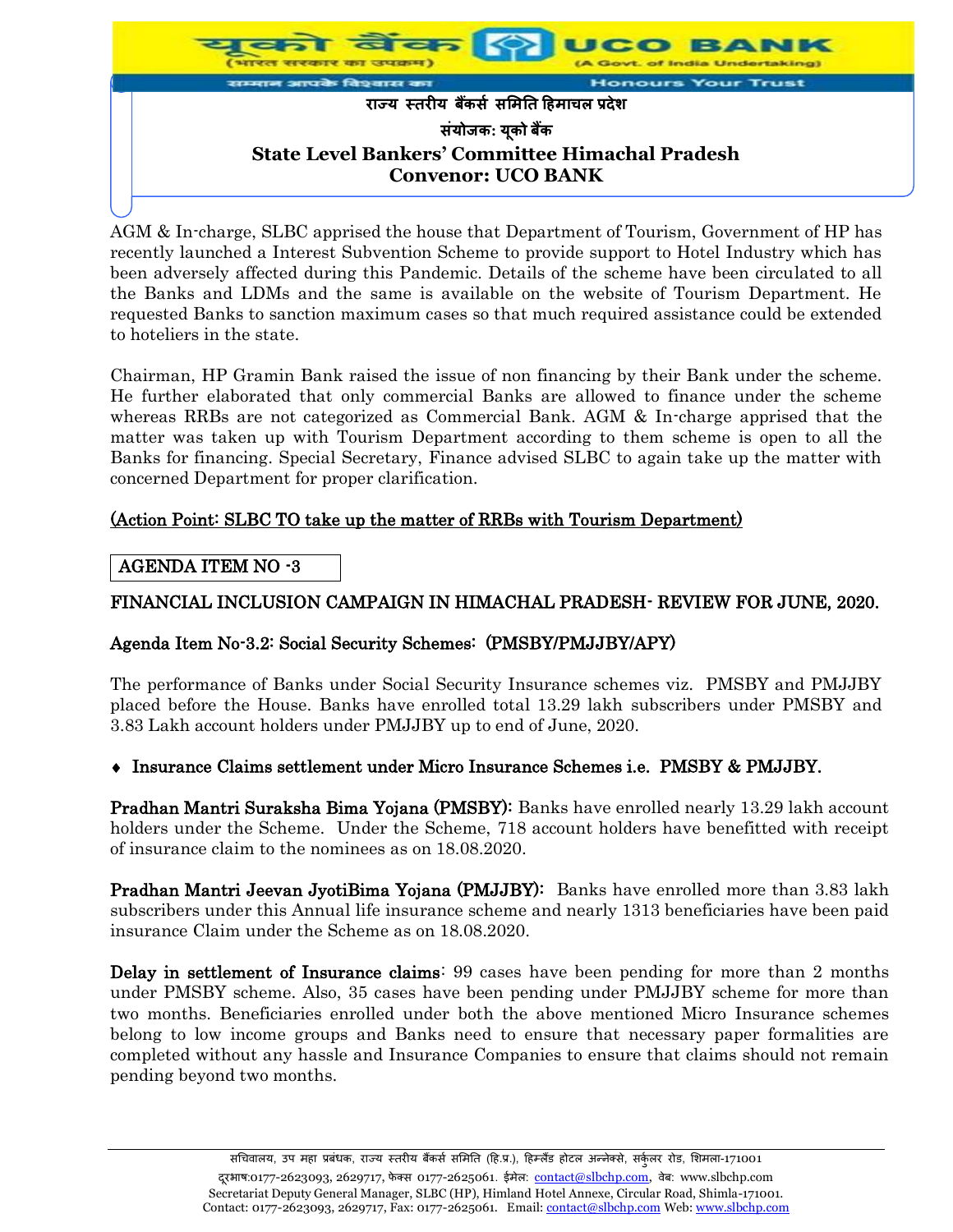

Mr. Rajesh Sharma, Special Secretary, Finance, Govt. of H.P. expressed his strong displeasure over delay in settling of insurance claims. AGM & In-charge, SLBC asked representative from Insurance companies to reply on the issue of deferment of claims. While replying to the query, representative from LIC said that they are not able to access the claim portal as login credentials are with their HO due to which track of real time claim position are not with local office of LIC. Mr. P.K. Sharma, AGM & In-charge, SLBC urged Insurance companies to ensure settlement of claims in time bound manner and he further added that Insurance Company must attend the meeting with full readiness so that fruitful deliberations can be made. Mr. J.N. Kashyap, DGM & SLBC Convener assured him that letters seeking explanation for long delays in settling of claims will be written to the Insurance Companies with a copy to State Govt.

# (Action: SLBC / LIC/ Oriental insurance Co.)

## Atal Pension Yojana (APY):

Banks have enrolled more than 1.58 Lakh subscribers under the Scheme till the end of June, 2020. AGM & In-charge, SLBC informed the house that PFRDA is running a campaign named "APY CITIZEN'S CHOICE" wherein SLBC, Banks and LDMs shall be felicitated in different categories in the event of achievement of targets. He enjoined Banks to make all out efforts to achieve the target within deadline i.e. 31.10.2020.

#### (Action: All Member Banks/ LDMs.)

#### Agenda item No- 3.3: Financial literacy campaign in Himachal Pradesh

Progress in financial literacy campaign held by Banks during the quarter ended June, 2020, placed before the House. RRBs/ Cooperative Banks have conducted 55 special camps in the State during the June, 2020 quarter for newly inducted people.

Apart from FLCs, Bank Branches in rural areas have organized financial literacy camps in their Service areas and total 46 camps have been organized in the quarter ended June, 2020. AGM, SLBC said that due of lockdown in quarter one, Banks couldn't organize the FLC camps as per expected level.

General Manager RBI, urged the member Banks to hold FLCs regularly and ensure that at least one FLC is organized by each rural branch once in a month. He further added that in last SLBC meeting, Chief Secretary, Govt. of HP has advised for third party evaluation regarding impact of FLCs at ground level but evaluation is still to be conducted. It was suggested that NABARD shall undertake the study to evaluate the effect of financial literacy camps on the rural masses. AGM & In-charge, SLBC replied that due to lockdown in  $1<sup>st</sup>$  quarter the same couldn't be carried out. He hoped that evaluation task shall be completed before the next SLBC meeting.

## (Action: NABARD / Member Banks/ SLBC Convener)

#### 3.4. Business Correspondent Agents (BCAs) – Bank Mitras: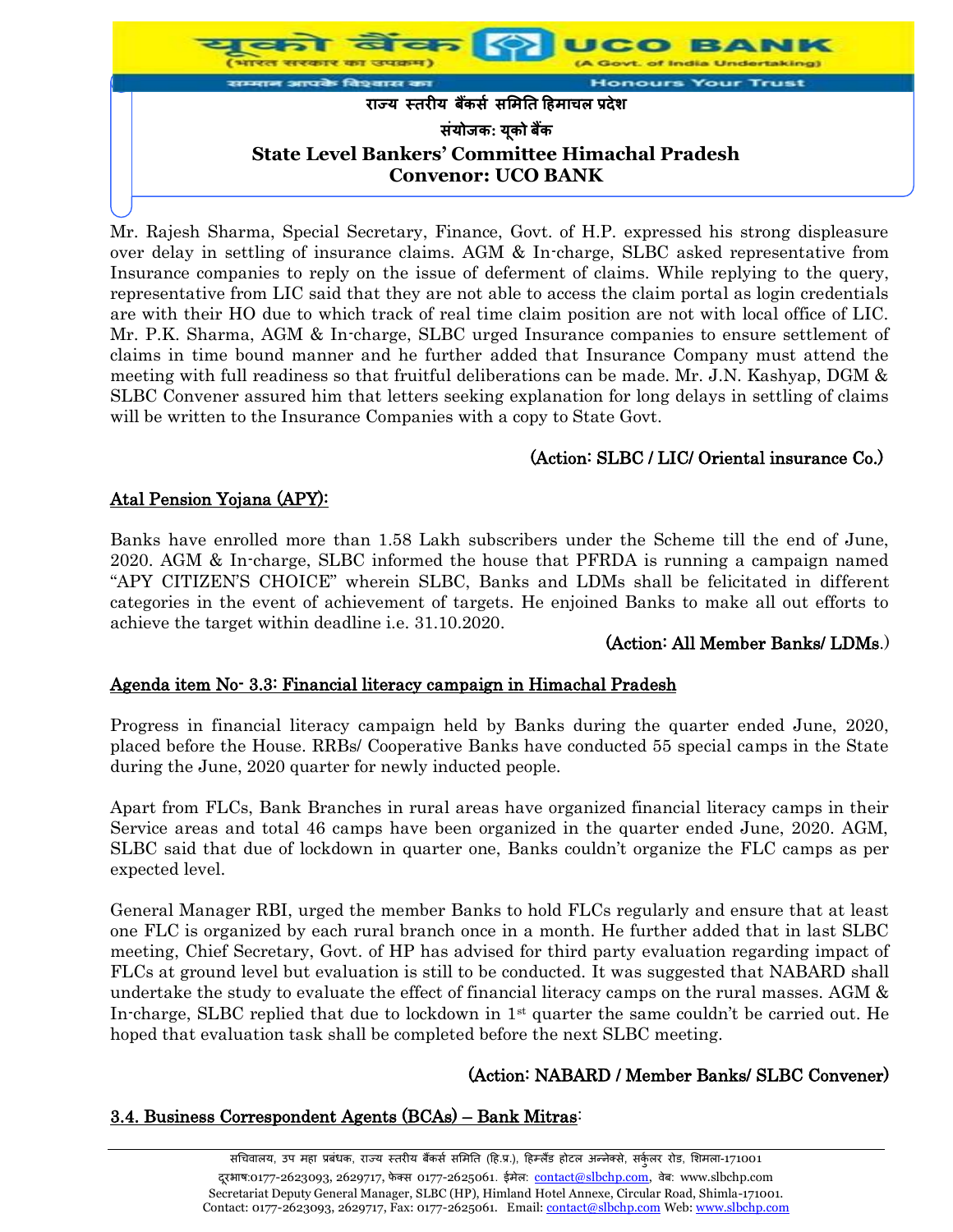

As of 30.06.2020, Banks have deployed total 4173 Bank Mitras in Himachal Pradesh. Out of these, 3958 are in active state and remaining 215 Bank Mitras are inactive. Stress is to be given on activating all the BCs in the State.

Mr. Ramesh Chand, General Manager, RBI expressed that thrust should be given on increasing the number of active BCs in the State. He further added that maximum BCs should be activated before next SLBC meeting. In addition, BC network should be mapped as per sub-service area and it should be ensured that all the sub-service areas are covered by BC network.

## (Action: Member Banks)

## 3.5: Pradhan Mantri Mudra Yojana (PMMY):

The progress under PMMY placed before the House. Banks have financed 125851 Micro & Small Entrepreneurs under the scheme with amount outstanding of Rs. 2216.91 crores as of 30.06.2020.

The number of MUDRA Cards issued by Banks are just 64472 as of 30.06.2020 and there is a need to issue Mudra Cards to more loanees to give them the option of availing hassle free credit up to certain limit of the total credit limit extended under the scheme. All member Banks requested to pay focused attention for issuance of MUDRA Cards.

As pointed out by Mr. A.K. Dogra, Deputy Secretary, DFS in 156th SLBC meeting, he reiterated that as per the mandate of Pradhan Mantri Mudra Yojana, 60% of the loans needs to sanctioned to Shishu category whereas in Himachal Pradesh the performance of Pradhan Mantri Mudra Yojana, it is only 10.04% which is slightly better than previous quarter i.e. 6.6%(60% mandate is by amount and not by numbers.) AGM & In-charge, SLBC informed that the letter was written to Banks on the issue wherein SLBC advised Banks to focus on increasing the finance under Shishu category. He further enjoined that as per the feedbacks received from Banks, due to small pocket size under Shishu, it does not seem feasible for Banks to achieve the target of 60%. Despite the issue of small pocket size, sanctions under the Shishu shall be increased as current ratio is too low as compared to mandated one, Mr. P.K. Sharma added.

## (Action: Member Banks in HP)

## 3.6.: STAND UP INDIA SCHEME (SUIS):

The progress under Stand Up India Scheme (SUIS) was placed before the house. As on 30.06.2020, Banks have financed 489 cases amount outstanding of Rs. 91.76 crores. General Manager, RBI, Shimla pointed that there is a difference between data reported manually by Banks and data being uploaded on the portal. While expressing his displeasure over non updation of SUIS portal by Banks on regular basis, GM, RBI opined that due to non Updation of portal, actual progress under the scheme is not being reported. He urged upon Banks to update all the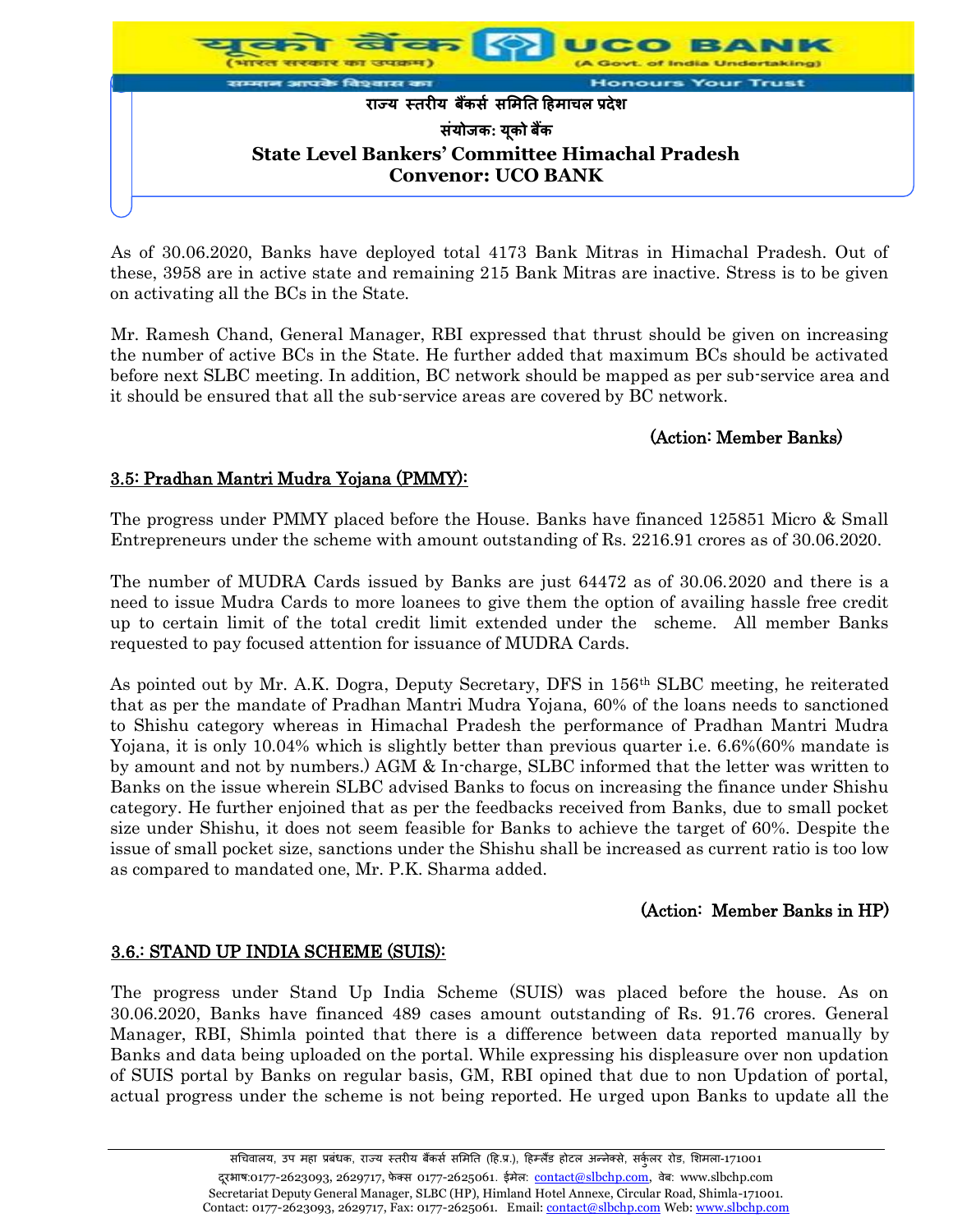

sanctioned cases on Stand Up portal and hoped that by next SLBC actual position shall be updated.

## (Action Point: Banks to update portal on regular basis)

## AGENDA ITEM NO.-4

## AGENDA ITEM NO-4.1:- VILLAGE UNCOVERED BY FINANCIAL INFRASTRUCTURE ON JAN DHAN DHARSHAK APP:

Convenor Bank informed the house that DFS is time and again reporting that there are still some unbanked villages in the State. The main reason for the same is non mapping of branches on Jan Dhan Dharshak App by the Banks. AGM & In-charge, SLBC urged Banks to update the mapping of branches on aforesaid app positively by 20.10.2020 and certificate regarding the same must be submitted to SLBC.

#### (Action Point: Member Banks to update Jan Dharshak App by 20.10.2020 & submit a certificate regarding the same to SLBC)

#### AGENDA ITEM NO- 4.2: EXPANDING AND DEEPENING OF DIGITAL PAYMENTS:

Progress under expanding and deepening of digital payments was reviewed during the deliberations. General Manager, Punjab National Bank asked for the support from KCCB in district Hamirpur. She further enjoined that considering the customer base of Kangra Central Cooperative Bank in Hamirpur, performance is quite low. General Manger, RBI, Shimla expressed his concern over the performance of HP Gramin Bank and HP State coop Bank. He further added that in district Chamba, performance of HP State Coop Bank under digitization of current account is nil, which is not acceptable by any means.

Mr. Rajesh Sharma, Special Secretary, Finance opined that HPSCB has sizeable presence in Chamba so performance must be improved in rapid manner.

General Manager, RBI showed his concern over slow achievement under fully digitization of identified districts. He urged Banks to pay preferred attention so that target can be achieved within stipulated time.

#### (Action Point: LDMs/Banks to ensure improvement in performance and achievement of target within deadline).

#### AGENDA ITEM NO. 4.3: INDUCTION OF UJJIVAN SMALL FINANCE BANK AS MEMBER OF SLBC HP:

Ujjivan Small Finance Bank, having a branch in District Una requested to be inducted as a member of SLBC HP.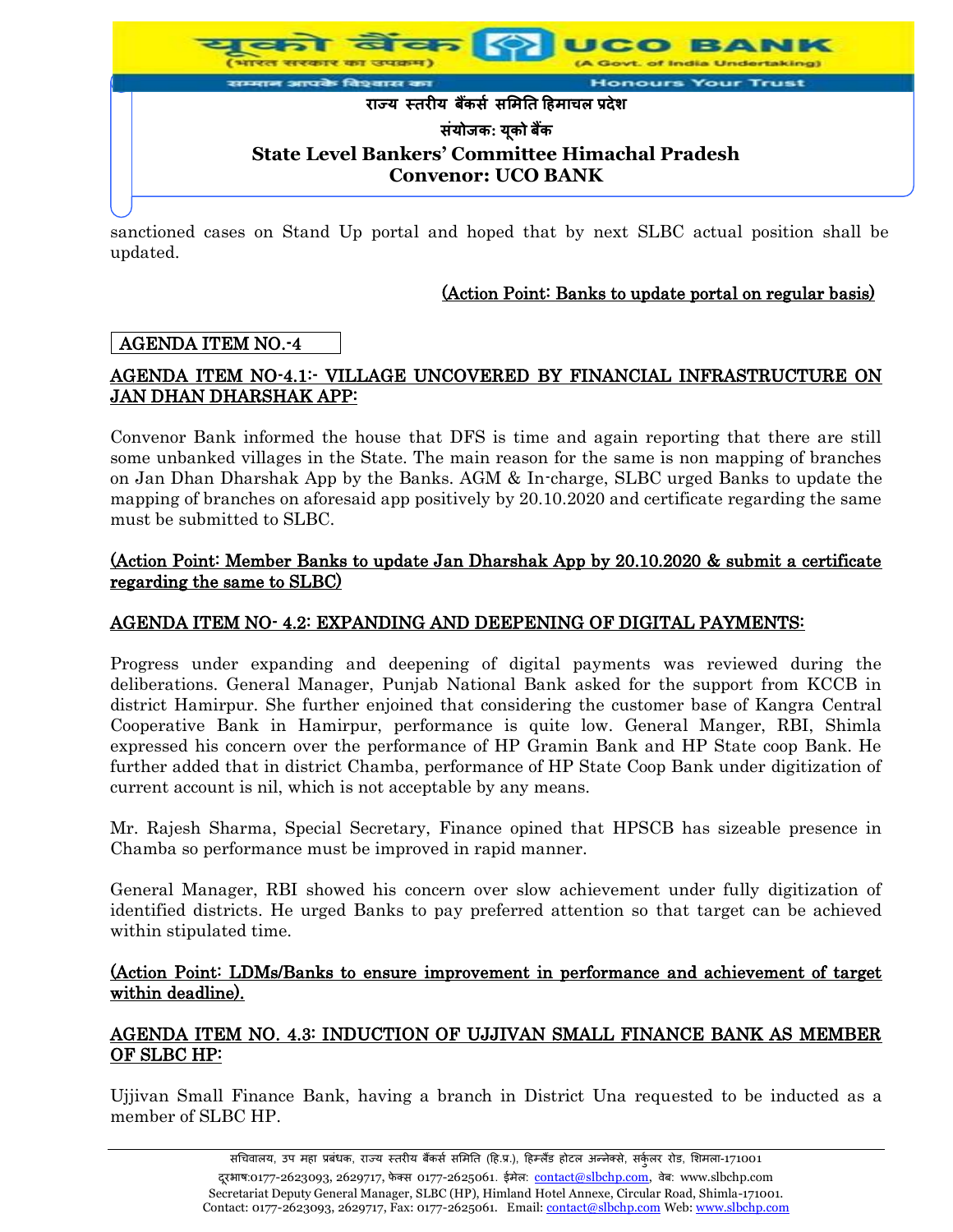

The house unanimously approved the same.

## AGENDA ITEM NO. 4.8: THREATENING TO BANK STAFF OF HP GRAMIN BANK:

The Chairman, HPGB, has reported that Chief Manager of Khalini Branch, Shimla and Regional Manager, Solan were threatened by Rajesh Thakur resident of Sanjauli, Shimla, one of NPA borrower having outstanding dues of Rs. 3.12 crores. Complaint was made to SP, Solan on 01.09.2020 and DIG Shimla on 02.09.2020. He further informed that action is still to be initiated against the culprit.

AGM & In-charge, SLBC apprised the house that DFS has already issued directions to State Governments on 07.07.2020 which has directed all DCs and SPs of HP State on 28.07.2020 to take deterrent actions in such type of complaints to ensure unhindered Banking services to common man. Special Secretary, Finance, informed that he is personally monitoring the issue and had a talk with senior police officials. He assured that safety and dignity of the Bankers will be upheld thoroughly and necessary action will be initiated against the culprits. He told Chairman, HP Gramin Bank to be in touch with him on the issue.

#### (Action Point: State Government to take necessary actions against the culprit)

#### AGENDA ITEM NO: 5: REVIEW OF PERFORMANCE UNDER ANNUAL CREDIT PLAN 2020- 21- PROGRESS UPTO JUNE, 2020:

The achievement up to period ended  $30<sup>th</sup>$  June, 2020 under ACP 2020-21 mentioned in the agenda notes was placed before the House. Banks have disbursed fresh loans to the tune of Rs.6424.41 crore to more than 2.36 Lakh new units.

The overall achievement against the target set for upto quarter ended June, 2020 recorded at 92.77%. The sub-sector wise achievements for financial year 2020-21 upto quarter ended June, 2020 was placed before the House – Priority sector advances - Rs.4722.76 crores (79.96%); Non Priority sector advances- Rs.1701.65 crore (166.95%); Agriculture sector– Rs.1228.92 crore (43.46%), MSME advances Rs.3313.43 crore (155.67%).

Mr. Rajesh Sharma, Special Secretary, Finance, Govt. of H.P. took strong note of member Banks who have performed poorly under ACP and have failed to perform satisfactorily. He instructed that assurance shall be sought from these Banks regarding improvement of performance.

#### (Action: SLBC/Banks to improve their performance)

## AGENDA ITEM NO. 5

## Agenda 5.3 Credit Deposit Ratio (CDR)

The overall Credit Deposit ratio (based on instructions from RBI) in the State stands at 42.84% as of 30th June, 2020 which is quite lower than the National Parameter of 60%. On comparing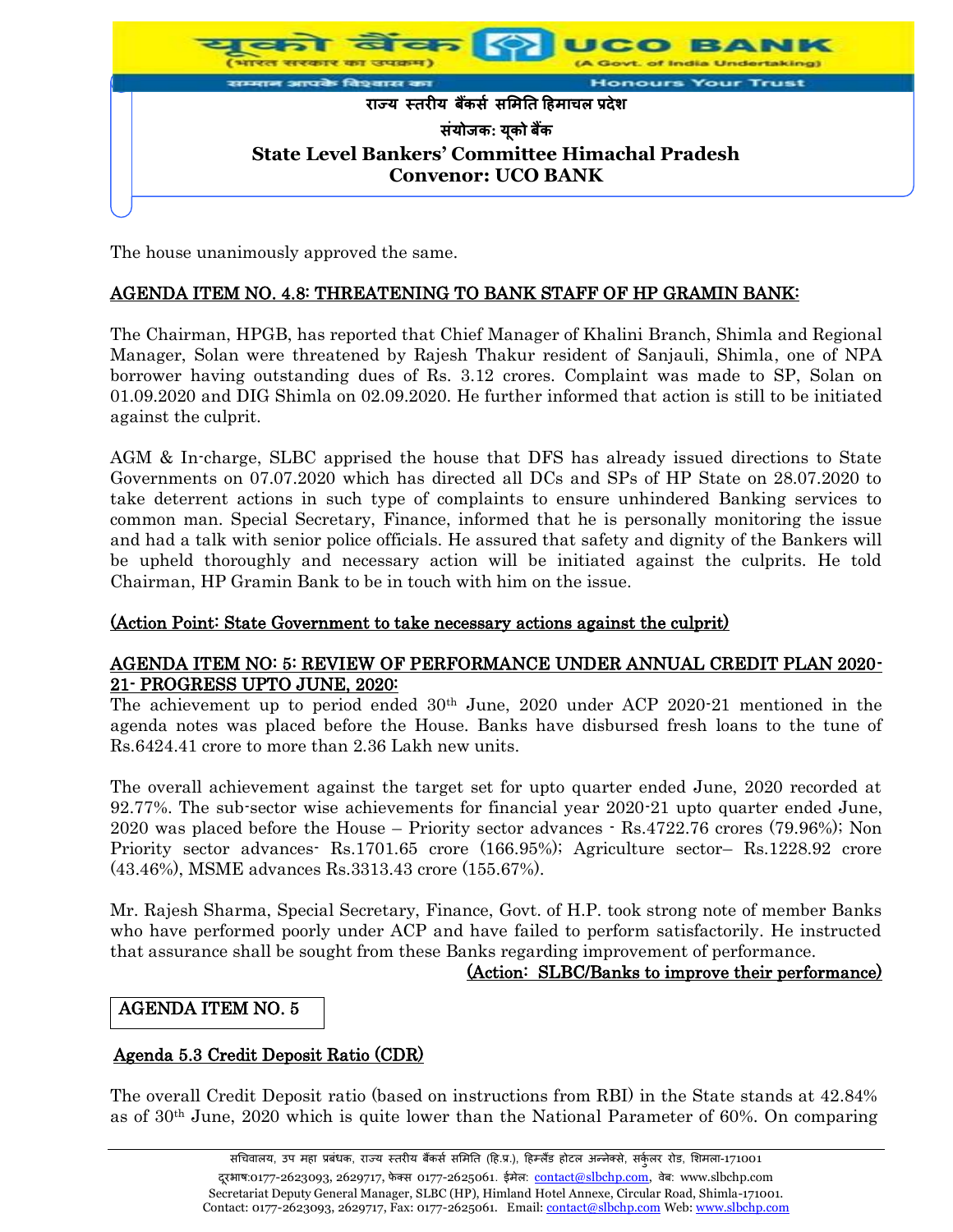

CD ratio of neighboring states with Himachal Pradesh, it was worth taking a note that the CD ratio for adjoining States is better than Himachal Pradesh.

Special Secretary, Finance expressed his displeasure on the lower CD ratio as compared to adjoining states and strictly advised the stakeholders to focus on increasing the advances in the State so the CD ratio is improved.

## (Action: All Member Banks/LDMs in HP)

## AGENDA ITEM NO.8

AGENDA No-8: Review of Progress under Non-Sponsored Programmes in Himachal Pradesh - Quarter ended March, 2020

#### Agenda item No-8.7: Joint Liability Groups (JLGs)

Chief General Manager, NABARD, informed the house that NABARD has entered into MOU with SBI, UCO Bank and HP Gramin Bank for financing and credit linkage of 1000 SHG. He requested these Banks to make desired efforts to achieve the target so that this MOU should not remain confined to the papers.

# (Action: All Member Banks to finance under the scheme/SBI, UCO and HP Gramin Bank to focus on financing of SHGs as per MOU)

#### THE REGULAR AGENDA FOR THE MEETING CONCLUDED WITH PERMISSION OF CHAIR.

## CONCLUDING REMARKS OF SH. AJAY VYAS, EXECUTIVE DIRECTOR, UCO BANK:

While delivering his concluding remarks, Mr. Ajay Vyas, Executive Director, UCO Bank said that emphasis needs to be given on growth of Agriculture credit. He further elaborated that in order to accelerate the growth in aforesaid sector focus must be given on Investment credit. This will also assist in achieving the motto of "Doubling of Farmers Income" within the time frame decided by the Government of India. Expressing his concern over low CDR in the State, Mr. Vyas suggested that survey needs to be conducted at ground level to gauge the reasons for low credit off take in the districts. Accordingly concrete strategy needs to be formulated to increase the credit absorption.

Banks should pick up the blank cases from market place by themselves without waiting for LDMs to allot these cases, he added. Before concluding his address, he once again thanked Mr. Rajesh Sharma, Special Secretary, Finance, for sparing his time to chair the meeting, representatives from different State Government departments and bankers for their proactive participation.

#### CONCLUDING REMARKS OF SH. RAJESH SHARMA, SPECIAL SECRETARY, FINANCE, GOVERNMENT OF HP: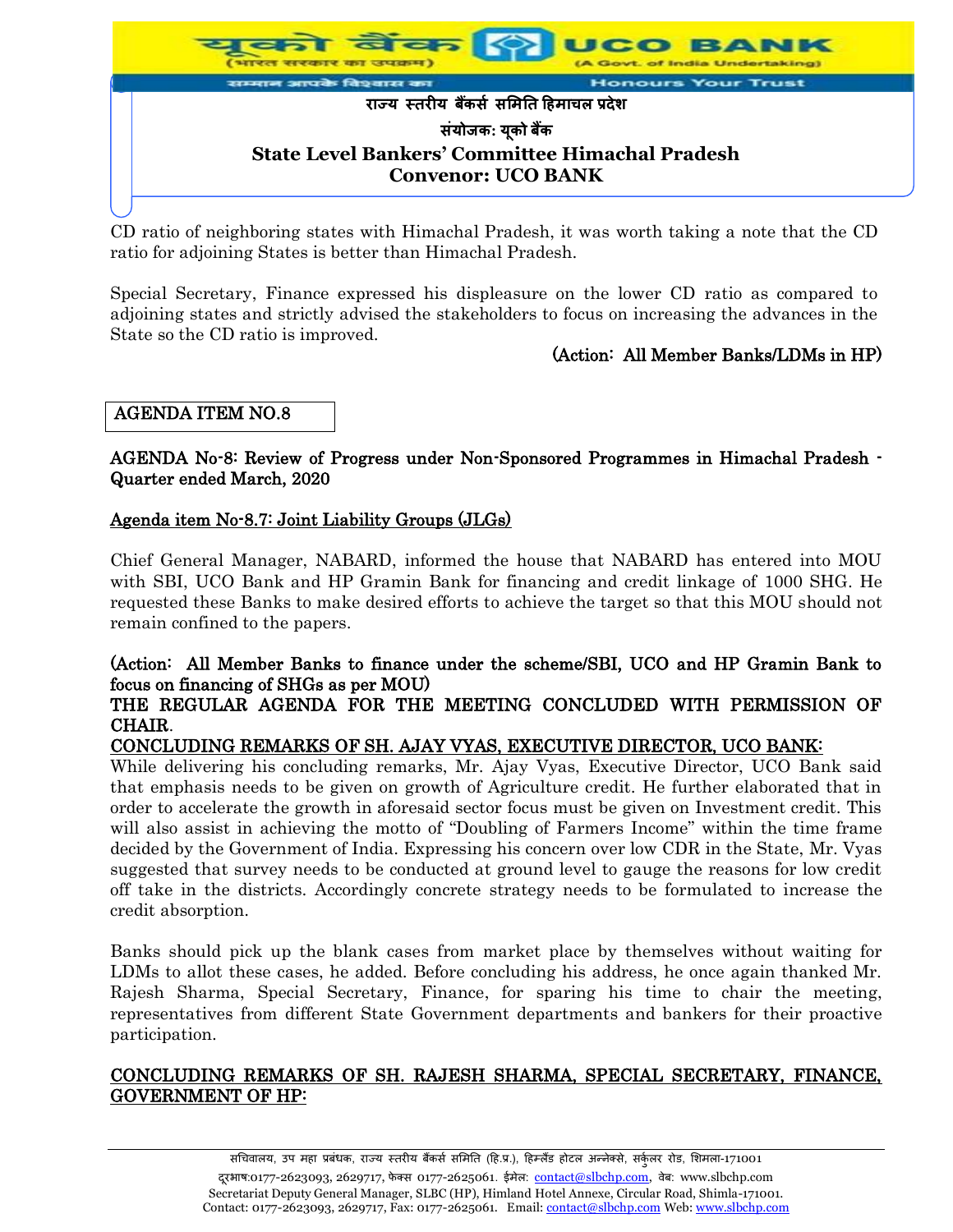

Mr. Rajesh Sharma expressed his satisfaction over successful conduct of 157th SLBC meeting. He said that SLBC is an apex forum at State Level to discuss on the policy issues pertaining to banks. Besides Performance on various parameters is monitored at this level, he emphasized that Action Points should be adhered to in a time bound manner and promises or obligations should be fulfilled within stipulated time frame. Considering the economic contraction due to COVID Pandemic, Banks must finance whole heartedly as it is high time to put money into the hands of different segments of society. He further added that non-deployment of BCs by Private Sector Banks is huge cause of concern because in current scenario BC is gaining paramount importance for catering banking services. He requested Member banks to meticulously upload the data on the portal because erroneous reporting ultimately defeats the purpose of meaningful deliberations. While throwing his views on issue related to threatening of bankers he opined that all such incidents should be brought to the notice of State Government. He assured from the State Government side that all the rowdy elements involved in such incidents shall not be spared.

Before concluding his remarks, the extended his special thanks to Mr. J.N. Kashyap, DGM & Convenor, SLBC, HP who shall be relinquishing his office on 30.09.2020 for his proactive support to State Government. Furthermore Mr. Rajesh Sharma wished Mr. Kashyap happy and healthy retired life.

The meeting ended with a vote of thanks to the Chair by Mr.R.C.Dadhwal, Chief Manager, SLBC.

----------------------------------oxo-------------------------------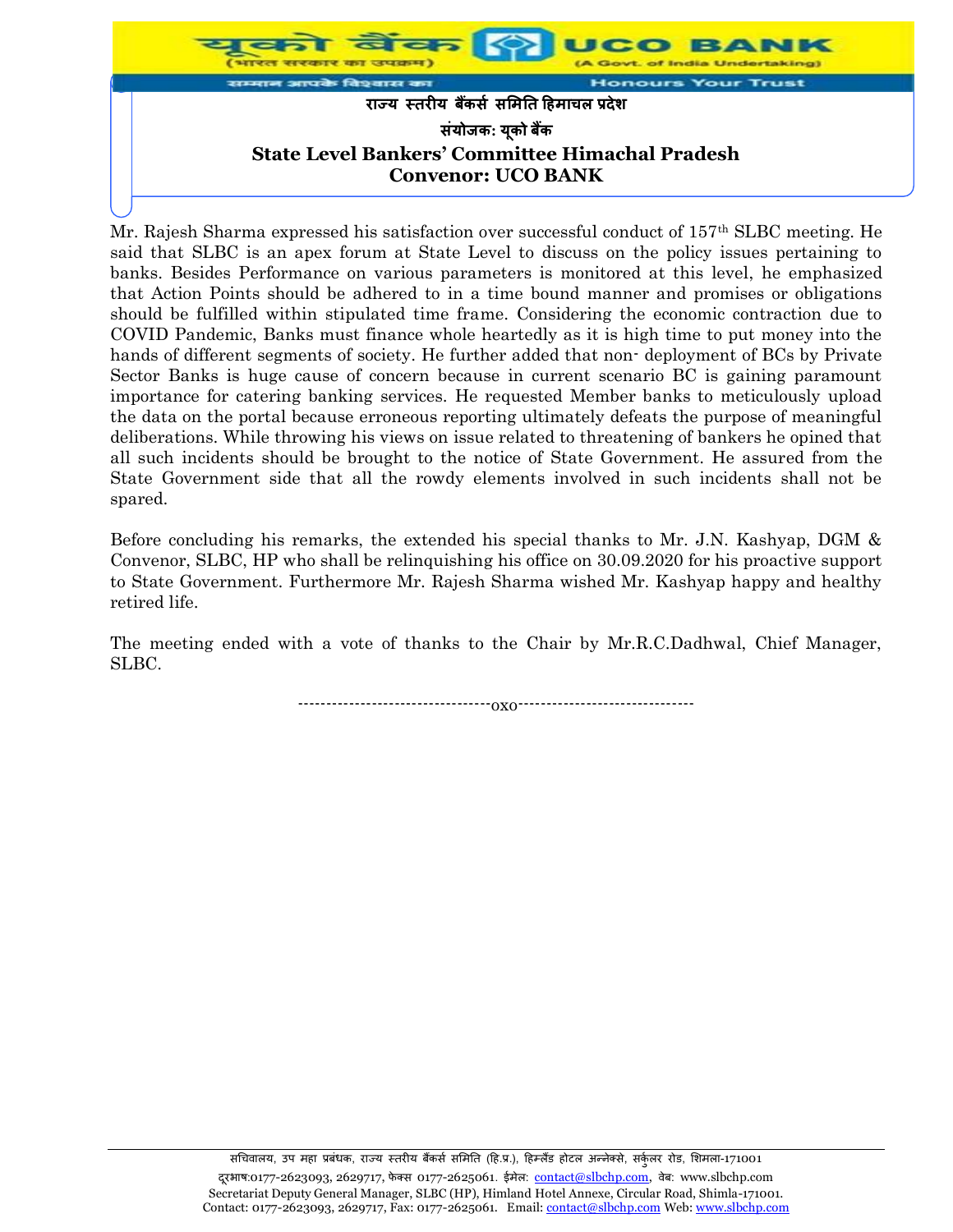

# 157th STATE LEVEL BANKERS' COMMITTEE MEETING OF HIMACHALPRADESH HELD

#### ON 24th SEPTEMBER, 2020 AT COMMITTEE HALL, HP SECRETARIAT, SHIMLA.

(Annexure 1)

#### LIST OF PARTICIPANTS:

|    | Chairman:        | Sh. Rajesh Sharma, IAS,<br>Special Secretary, Finance,<br>Govt, of Himachal Pradesh |
|----|------------------|-------------------------------------------------------------------------------------|
| H. | $Co$ - Chairman: | Sh. Ajay Vyas,<br><b>Executive Director,</b><br>UCO Bank.                           |
|    | Convenor SLBC:   | Sh. J.N. Kashyap,                                                                   |

 Deputy General Manager & Convenor SLBC HP, UCO Bank.

#### IV. DFS, Government of Himachal Pradesh & Related Agencies: SARVASHRI:

|     | A.K. Dogra          | Deputy Secretary, DFS                                              |  |
|-----|---------------------|--------------------------------------------------------------------|--|
| 2.  | Surinder Kumar      | DLR cum Deputy Secretary Law, Govt of HP                           |  |
| 3.  | R.K. Gautam         | Director, Urban Development Department, Govt of HP<br>(Through VC) |  |
|     |                     |                                                                    |  |
| 4.  | Deputy Director     | KVIC (Through VC)                                                  |  |
| 5.  | J.P. Sharma         | Joint Director, Horticulture                                       |  |
| 6.  | Chandan Kapoor      | Joint Director, DLR                                                |  |
| 7.  | Dr. N.K. Badhan     | Additional Director, Agriculture                                   |  |
| 8.  | Sanjay Sharma       | Deputy Director Industries                                         |  |
| 9.  | Neon Dhairya Sharma | Deputy CEO, HP SRLM                                                |  |
| 10. | Deepak Chauhan      | SPM, RD Department                                                 |  |

## V): RESERVE BANK OF INDIA, NABARD. SARVASHRI:

| K.C. Anand   | General Manager (In-charge), RBI |
|--------------|----------------------------------|
| D.K. Kapila  | Chief General Manager, NABARD    |
| Ramesh Chand | General Manager, RBI, Shimla     |
| A.K. Sinha   | DGM, NABARD                      |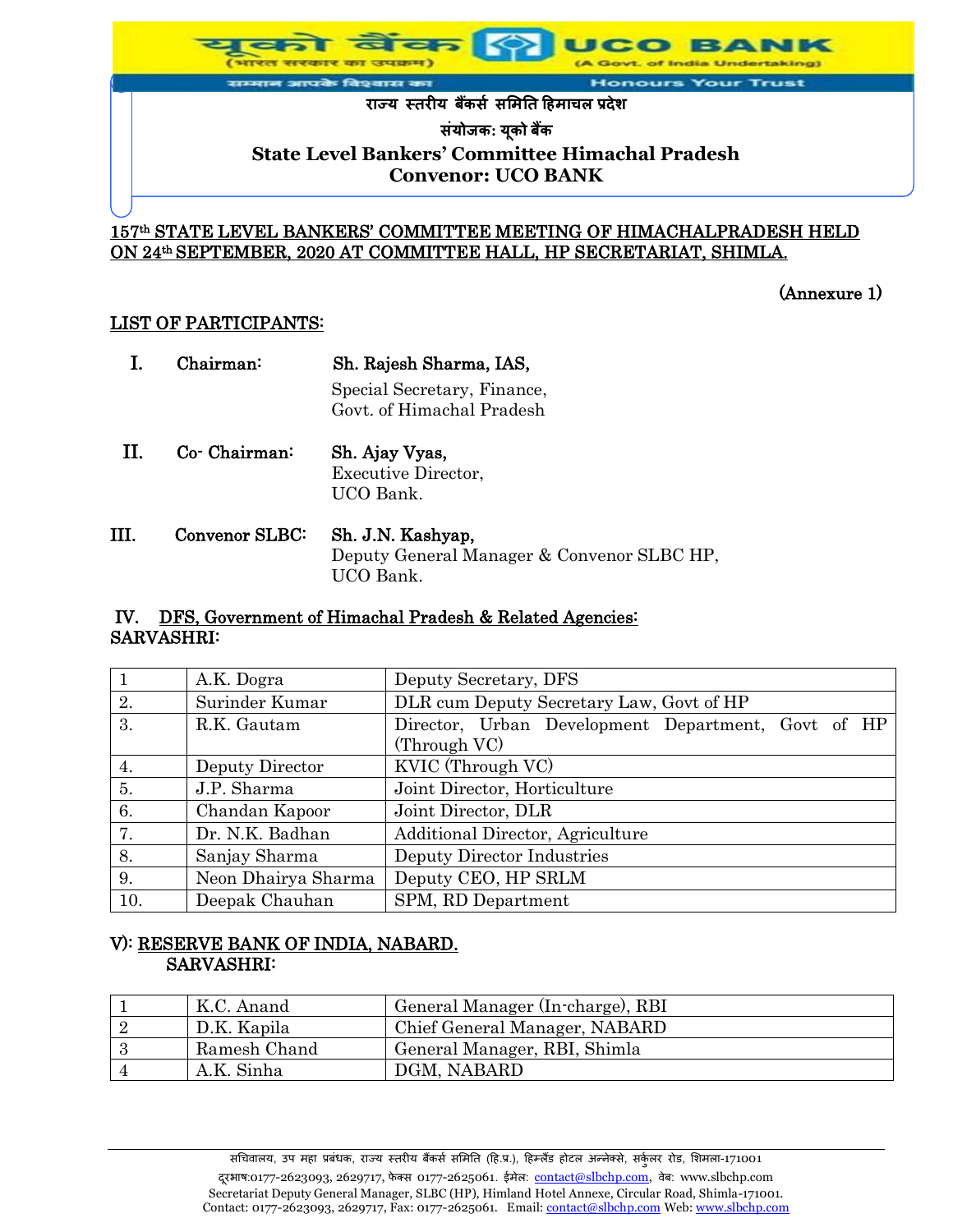**Honours Your Trust** आपके विश्वास का

**राज्य स्तरीय बकैंर्स र्मितत हििाचल प्रदेश**

**र्ंयोजक: यकू ो बकैं**

# **State Level Bankers' Committee Himachal Pradesh Convenor: UCO BANK**

## VI): MEMBER BANKS: SARVASHRI

|     | Reeta Kaul       | GM, PNB.                                            |  |
|-----|------------------|-----------------------------------------------------|--|
| 2.  | Dr. Pankaj Lalit | Managing Director, HPSCB. (Through VC)              |  |
| 3.  | Uday Chandra     | Chairman, HPGB.                                     |  |
| 4.  | SS Negi          | Deputy General Manager, UCO Bank.                   |  |
| 5.  | S.S. Mathur      | RM, Central Bank of India.                          |  |
| 6.  | Manish Kumar     | RM, Canara Bank.                                    |  |
| 7.  | Parshant Mandyal | Cluster Head, HDFC.                                 |  |
| 8.  | Rajnish Kumar    | Senior Manager, Nodal Officer, SLBC, UCO Bank Zonal |  |
|     |                  | Office.                                             |  |
| 9.  | Devender Kalsi   | Manager, IT, UCO Bank Zonal Office.                 |  |
| 10. | Jeet Kumar       | Deputy Manager, SBI                                 |  |
| 11. | Virender Sharma  | Branch Manager, HDFC                                |  |

## THE BELOW MENTIONED PARTICIPANTS CONNECTED THROUGH VIDEO **CONFERENCING**

#### VII): LEAD DISTRICT MANAGERS: SARVASHRI

|                | Ashok Gupta            | LDM-Bilaspur               |
|----------------|------------------------|----------------------------|
| $\overline{2}$ | <b>Bhupender Singh</b> | LDM Chamba (Home Quartine) |
| 3              | G.C. Bhatti            | LDM-Hamirpur               |
| $\overline{4}$ | Kuldeep Kumar          | LDM-Kangra                 |
| 5              | K.K. Kalsi             | LDM-Kinnour                |
| 6              | Pama Chhering          | LDM-Kullu                  |
| 7              | A.K. Singh             | LDM-Shimla                 |
| 8              | J.P. Sharma            | LDM-Sirmour                |
| 9              | J.P. Bhanot            | LDM-Una                    |
| 10             | S.K. Sinha             | LDM-Mandi                  |
| 11             | Nima Singh Negi        | LDM-Lahaul& Spiti          |
| 12             | K.K Jaswal             | LDM-Solan                  |

## VIII): BANKS

| <b>Bank of Baroda</b> |
|-----------------------|
| Bank of India         |
| Bank of Maharashtra   |
| Indian Bank           |
| Indian Overseas Bk.   |